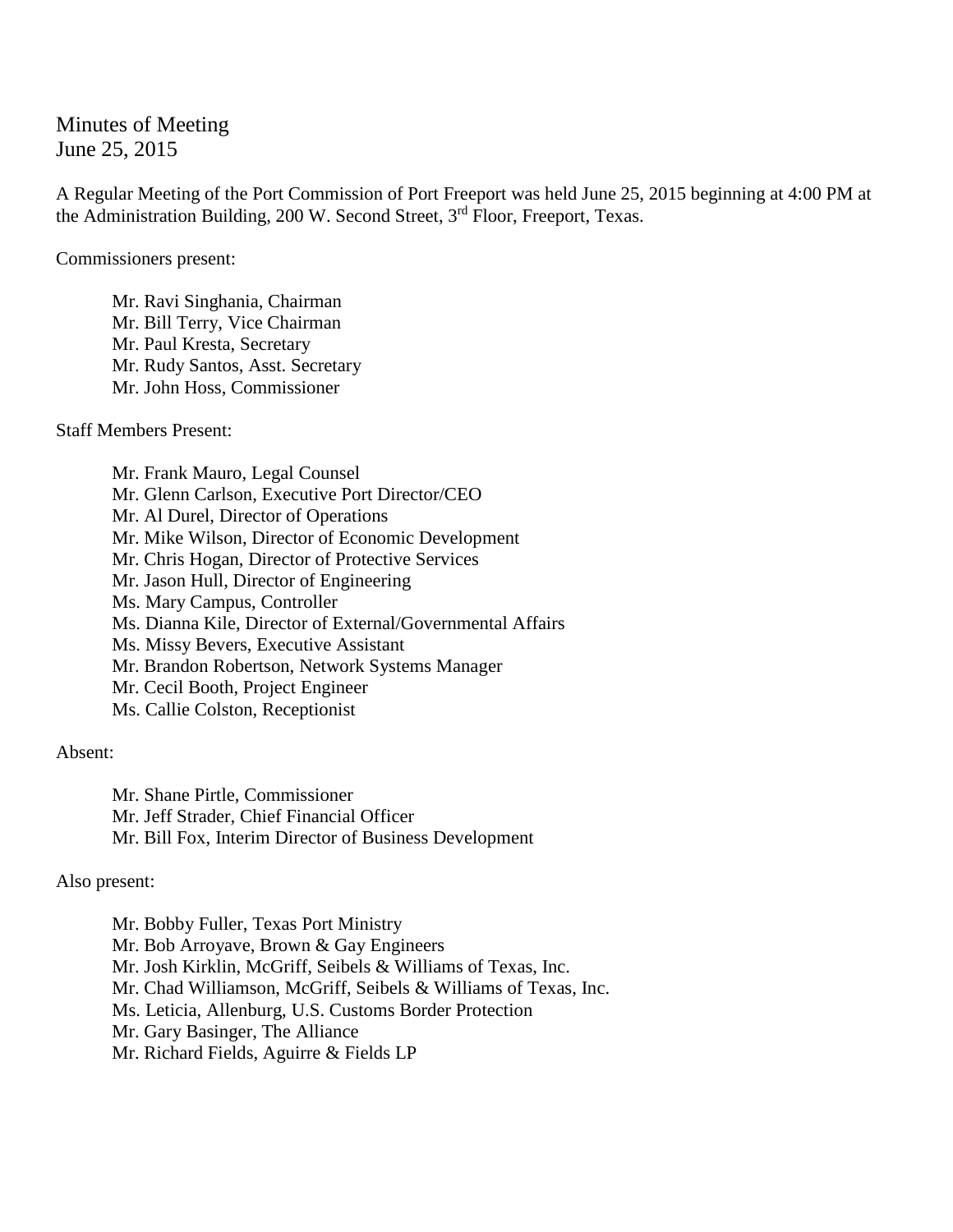- 1. CONVENE OPEN SESSION in accordance with Texas Government Code Section 551.001, et. seq., to review and consider the following:
- 2. Pledge of Allegiance: U.S. Flag & Texas Flag
- 3. Invocation Mr. Bobby Fuller
- 4. Approval of minutes from the Regular Meeting held May 21, 2015.

A motion was made by Commissioner Kresta to approve the minutes as presented. The motion was seconded by Commissioner Hoss with all Commissioners present voting in favor of the motion.

Purchase

5. Approval of disbursements for the period May 1-31, 2015:

May 1, 2015 - May 31, 2015

## PORT FREEPORT OPERATING ACCOUNT EXPENDITURES

| Check |                                                       |                                                                                                                     |          | Order  |
|-------|-------------------------------------------------------|---------------------------------------------------------------------------------------------------------------------|----------|--------|
| No.   | To                                                    | For                                                                                                                 | Amount   | Number |
| 73736 | <b>TIME MANAGEMENT</b>                                | <b>LEASE EXPENSE</b>                                                                                                | 2,400.00 | N/A    |
| 73737 | <b>TEI STAFFING</b>                                   | <b>CONTRACT LABOR EXPENSE</b>                                                                                       | 1,248.68 | N/A    |
| 73738 | <b>OFFICE UNIVERSE</b>                                | OFFICE SUPPLIES; M&R- GATE 8- GUARD<br><b>BUILDING</b>                                                              | 142.64   | N/A    |
| 73739 | <b>WILLIAMS DIESEL</b>                                | MAINT & OPERATIONS SUPPLIES; M&R-<br><b>VEHICLES</b>                                                                | 72.30    | N/A    |
| 73740 | <b>GULFTEX VENDING</b>                                | <b>OFFICE SUPPLIES</b>                                                                                              | 79.25    | N/A    |
| 73741 | <b>FEDEX</b>                                          | POSTAGE & FREIGHT                                                                                                   | 14.66    | N/A    |
| 73742 | <b>MIKE WILSON</b>                                    | SALES/PROMOTION TRAVEL;<br><b>GOVERNMENTAL RELATIONS</b>                                                            | 105.63   | N/A    |
| 73743 | <b>WASTE MANAGEMENT</b>                               | <b>CONTRACT SERVICES</b>                                                                                            | 369.87   | N/A    |
| 73744 | <b>G&amp;K SERVICES</b>                               | <b>MAINT &amp; OPERATIONS SUPPLIES</b>                                                                              | 85.46    | 10696  |
| 73745 | LOWE'S                                                | M&R- CRANE; M&R- BERTH 7 CRANE; M&R-<br><b>BUILDINGS BERTH 7</b>                                                    | 489.89   | N/A    |
| 73746 | <b>SUPERIOR CLEANING SERVICE</b>                      | M&R-2ND ST. ADMINISTRATION BUILDING;<br>M&R- OPERATIONS BUILDING; M&R-<br>SECURITY BUILDING; M&R-T.S. 1; M&R-T.S. 2 | 3,207.00 | 10779  |
| 73747 | <b>BLUELINE SHOP &amp; COPY CENTER</b>                | <b>OFFICE SUPPLIES</b>                                                                                              | 261.60   | N/A    |
| 73748 | <b>MATHESON TRIGAS</b>                                | <b>MAINT &amp; OPERATIONS SUPPLIES</b>                                                                              | 135.00   | N/A    |
| 73749 | <b>CLICK DRAW GRAPHICS</b>                            | <b>COMMUNITY EVENTS</b>                                                                                             | 4,571.15 | 10898  |
| 73750 | <b>GRAYBAR ELECTRIC</b>                               | M&R-PARCEL 25                                                                                                       | 353.31   | N/A    |
| 73751 | <b>BRAZORIA COUNTY SEPTIC SERVICE</b>                 | <b>CONTRACT SERVICES</b>                                                                                            | 1,253.00 | N/A    |
| 73752 | <b>BRAZOSPORT TIRE</b>                                | <b>M&amp;R-VEHICLES</b>                                                                                             | 396.50   | N/A    |
| 73753 | C.F. MCDONALD ELECTRIC                                | <b>TELEPHONE REPAIR- DOLE</b>                                                                                       | 1,875.75 | 10894  |
| 73754 | <b>JOHNSON SUPPLY</b>                                 | <b>M&amp;R- MSC LEASE FACILITIES</b>                                                                                | 322.41   | N/A    |
| 73755 | <b>BRAZOS FASTENERS</b>                               | M&R- CRANE; M&R- WAREHOUSE 53                                                                                       | 13.12    | N/A    |
| 73756 | AT&T                                                  | <b>TELEPHONE</b>                                                                                                    | 844.23   | N/A    |
| 73757 | AT&T                                                  | <b>TELEPHONE</b>                                                                                                    | 2,908.72 | N/A    |
| 73758 | <b>SUN COAST RESOURCES</b>                            | <b>FUEL/OIL- GENERAL</b>                                                                                            | 1,987.51 | 10903  |
| 73759 | <b>INTEGRATED ARCHITECTURE &amp;</b><br><b>DESIGN</b> | <b>CIP- NEW ADMINISTRATION BUILDING</b>                                                                             | 5,266.85 | 10605  |
| 73760 | <b>VERIZON WIRELESS</b>                               | <b>TELEPHONE</b>                                                                                                    | 191.99   | N/A    |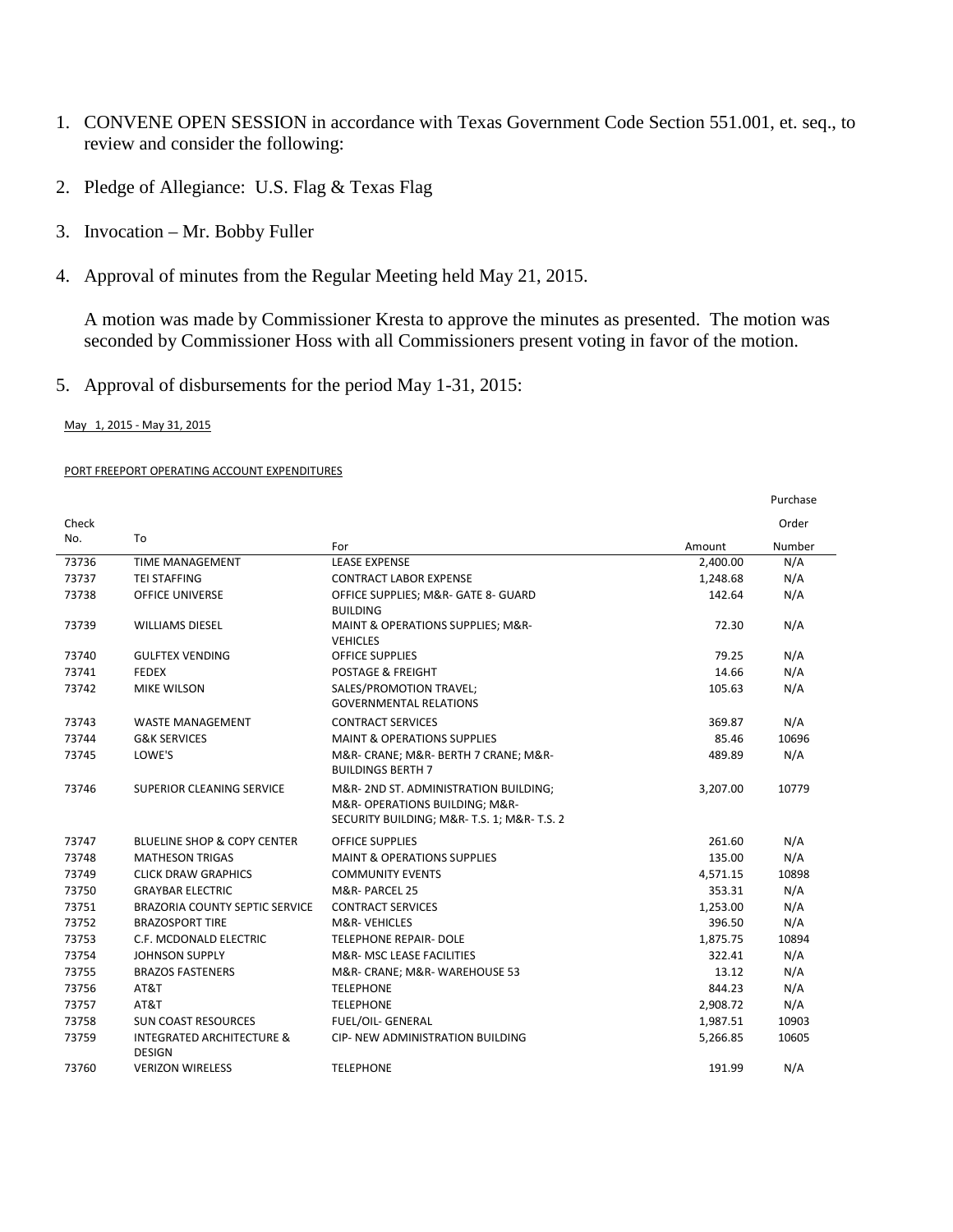| 73761 | VICKI L. SMITH                                 | <b>FLEXIBLE SPENDING EMPLOYEE</b><br>REIMBURSEMENT; TELEPHONE; INS. CLAIMS-<br>VISION- DEPENDENT                                                    | 583.93     | N/A   |
|-------|------------------------------------------------|-----------------------------------------------------------------------------------------------------------------------------------------------------|------------|-------|
| 73762 | DETAIL PRODUCTS                                | <b>COMMUNITY EVENTS</b>                                                                                                                             | 3,072.45   | N/A   |
| 73763 | <b>BROOKSIDE EQUIPMENT</b>                     | <b>MAINT &amp; OPERATIONS SUPPLIES</b>                                                                                                              | 68.27      | N/A   |
| 73764 | ON HOLD MARKETING WORKS                        | <b>LEASE EXPENSE</b>                                                                                                                                | 39.00      | N/A   |
| 73765 | <b>DIXON EQUIPMENT SERVICES</b>                | M&R- CRANE; M&R- TERMINAL OPERATIONS<br><b>EQUIPMENT</b>                                                                                            | 1,100.00   | N/A   |
| 73766 | ANGLETON FLOWER & GIFT SHOP                    | <b>OFFICE SUPPLIES</b>                                                                                                                              | 493.00     | N/A   |
| 73767 | RELIANT                                        | <b>ELECTRICITY</b>                                                                                                                                  | 61,533.60  | N/A   |
| 73768 | <b>LISA RILEY</b>                              | <b>COMMUNITY EVENTS</b>                                                                                                                             | 84.60      | N/A   |
| 73769 | <b>ENERGIA RESOURCES</b>                       | M&R- CRANE; M&R- BERTH 7 CRANE                                                                                                                      | 366.00     | N/A   |
| 73770 | <b>QUALITY TURF FARMS</b>                      | M&R-OTHER M&R- MSC LEASE FACILITIES                                                                                                                 | 5,873.90   | 10776 |
| 73771 | WILLIAM G. FOX                                 | SALES/PROMOTION TRAVEL                                                                                                                              | 40.45      | N/A   |
| 73772 | FMF INCORPORATED                               | <b>CONTRACT LABOR EXPENSE</b>                                                                                                                       | 6,400.00   | 10895 |
| 73773 | <b>STERLING STRUCTURES</b>                     | CIP- NEW ADMINISTRATION BUILDING                                                                                                                    | 193,569.91 | 10837 |
| 73774 | <b>CECIL BOOTH</b>                             | CIP- DOCKS- VELASCO TERMINAL; CIP-<br>ROADS- TURNING BASIN ROADS; CIP- PARCEL<br>25 ASPHALT PAVING PROJECT; TECHNICAL<br><b>TRAINING; TELEPHONE</b> | 251.45     | N/A   |
| 73775 | <b>ABBEY JOHNSON</b>                           | <b>AUTOMOBILE EXPENSE</b>                                                                                                                           | 20.70      | N/A   |
| 73776 | YOUNG AMERICA CAPITAL                          | CONSULTANT FEES- MASTERPLAN                                                                                                                         | 2,056.86   | N/A   |
| 73777 | <b>MORPHOTRUST</b>                             | EMPLOYMENT RELATED EXPENSE                                                                                                                          | 128.00     | N/A   |
| 73778 | <b>NEXTEC</b>                                  | M&R- OFFICE EQUIPMENT                                                                                                                               | 877.50     | N/A   |
| 73779 | <b>CITY OF FREEPORT</b>                        | ELECTRICITY; WATER & GAS                                                                                                                            | 3,616.69   | N/A   |
| 73780 | MICHAELA BEVERS                                | <b>AUTOMOBILE EXPENSE</b>                                                                                                                           | 13.80      | N/A   |
| 73781 | <b>GULFTEX VENDING</b>                         | <b>OFFICE SUPPLIES</b>                                                                                                                              | 125.65     | N/A   |
| 73782 | <b>FEDEX</b>                                   | CIP- TS 2 DEMOLITION PROJECT; CIP- DOCKS-<br>BERTH 5 TRENCH DREDGING PROJECT                                                                        | 18.07      | N/A   |
| 73783 | <b>GULF COAST PAPER COMPANY</b>                | <b>OFFICE SUPPLIES</b>                                                                                                                              | 157.54     | N/A   |
| 73784 | <b>G&amp;K SERVICES</b>                        | <b>MAINT &amp; OPERATIONS SUPPLIES</b>                                                                                                              | 85.46      | 10696 |
| 73785 | <b>BRAZOSPORT ROTARY CLUB</b>                  | DUES & MEMBERSHIPS- ADMINISTRATION                                                                                                                  | 66.00      | N/A   |
| 73786 | NORTHERN TOOL & EQUIPMENT                      | M&R- CRANE; M&R- BERTH 7 CRANE                                                                                                                      | 454.61     | N/A   |
| 73787 | <b>SHRED IT HOUSTON</b>                        | <b>OFFICE SUPPLIES</b>                                                                                                                              | 2,225.59   | 10908 |
| 73788 | THE BULLETIN                                   | <b>COMMUNITY EVENTS</b>                                                                                                                             | 800.00     | N/A   |
| 73789 | <b>CENTER POINT ENERGY</b>                     | <b>WATER &amp; GAS</b>                                                                                                                              | 20.76      | N/A   |
| 73790 | <b>BRAZOSPORT COLLEGE</b>                      | <b>TECHNICAL TRAINING</b>                                                                                                                           | 185.00     | N/A   |
| 73791 | <b>JESSE HIBBETTS</b>                          | CIP- DOCKS- BERTH 5 MOORING PROJECT;<br>SALES/PROMOTION TRAVEL M&R-DOCKS<br>BERTH 7- VT; AUTOMOBILE EXPENSE                                         | 120.78     | N/A   |
| 73792 | PROMOTIONS UNLIMITED                           | PROMOTIONAL ITEMS- COMMUNITY;<br>PROMOTIONAL ITEMS- COMMERCIAL                                                                                      | 2,597.73   | 10906 |
| 73793 | AVALON RISK MANAGEMENT                         | PREPAID INSURANCE                                                                                                                                   | 600.00     | N/A   |
| 73794 | BOYS & GIRLS CLUB OF BRAZORIA<br><b>COUNTY</b> | <b>COMMUNITY EVENTS</b>                                                                                                                             | 600.00     | N/A   |
| 73795 | BP EQUIPMENT COMPANY                           | M&R- GATE 4                                                                                                                                         | 154.00     | N/A   |
| 73796 | <b>GULF COAST ENGRAVING</b>                    | <b>COMMUNITY EVENTS</b>                                                                                                                             | 648.00     | N/A   |
| 73797 | <b>JESSICA LEASE</b>                           | INS. CLAIMS- VISION- DEPENDENT                                                                                                                      | 258.00     | N/A   |
| 73798 | NIDEC AVTRON AUTOMATION                        | M&R- CRANE                                                                                                                                          | 6,903.44   | 10899 |
| 73799 | LAUREN TIELKE                                  | ADVERTISING- COMMUNITY                                                                                                                              | 40.03      | N/A   |
| 73800 | J. O'BRIEN COMPANY                             | <b>BADGE SUPPLIES</b>                                                                                                                               | 147.00     | N/A   |
| 73801 | <b>JASON HULL</b>                              | GOVERNMENTAL RELATIONS; TECHNICAL<br>TRAINING; TELEPHONE                                                                                            | 195.70     | N/A   |
| 73802 | <b>MOFFAT &amp; NICHOL</b>                     | CIP- DOCKS- VELASCO TERMINAL                                                                                                                        | 58,045.63  | 10725 |
| 73803 | RELIANT                                        | <b>ELECTRICITY</b>                                                                                                                                  | 16.68      | N/A   |
| 73804 | <b>SCOTT BROOKS</b>                            | AUTOMOBILE EXPENSE; TELEPHONE                                                                                                                       | 140.21     | N/A   |
| 73805 | RICOH USA                                      | M&R- OFFICE EQUIPMENT                                                                                                                               | 389.63     | N/A   |
| 73806 | <b>JEFF STRADER</b>                            | TECHNICAL TRAINING; TELEPHONE                                                                                                                       | 239.89     | N/A   |
| 73807 | CANON SOLUTIONS AMERICA                        | M&R- OFFICE EQUIPMENT                                                                                                                               | 153.70     | N/A   |
| 73808 | PAUL F. RICHARDSON ASSOCIATES                  | FREEPORT HARBOR CHANNEL IMPROVEMENT<br><b>PROJECT</b>                                                                                               | 78,600.77  | 10610 |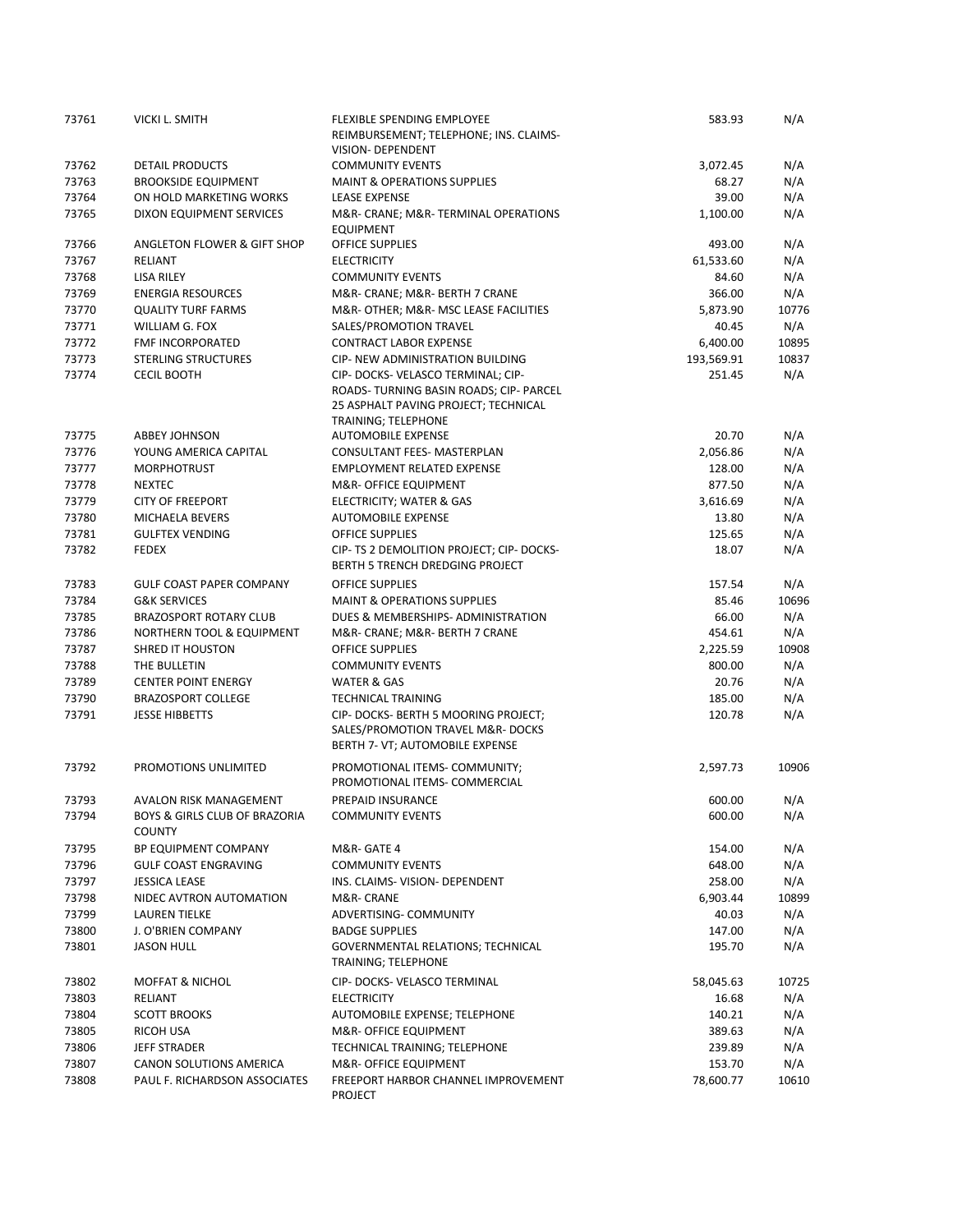| 73810<br>520.99<br>N/A<br>PITNEY BOWES POSTAGE<br><b>POSTAGE &amp; FREIGHT</b><br>N/A<br>73811<br>AAPA<br>TECHNICAL TRAINING- COMMISSIONER<br>3,800.00<br>73812<br>N/A<br>SUNSTATES SECURITY<br><b>SECURITY SERVICE FEES</b><br>38,191.30<br>N/A<br>73813<br>THE BRAZOSPORT COLLEGE<br><b>COMMUNITY EVENTS</b><br>550.00<br><b>FOUNDATION</b><br><b>SCHINDLER ELEVATOR</b><br>N/A<br>73814<br>M&R-SECURITY BUILDING<br>2,465.88<br>CORPORATION<br>N/A<br>73815<br><b>BRANDON ROBERTSON</b><br>AUTOMOBILE EXPENSE; TELEPHONE; M&R-<br>307.77<br>CRANE<br>M&R-TERMINAL OPERATIONS EQUIPMENT<br>240.00<br>N/A<br>73816<br>SERVICE RADIO<br>73817<br><b>TEXAS STERLING CONSTRUCTION</b><br>CIP- B7 BACKLANDS CONCRETE PAVING<br>948,859.93<br>10759<br><b>PROJECT</b><br>73818<br>ORION CONSTRUCTION<br>CIP- DOCKS- INNER HARBOR BERTH REPAIRS<br>506,310.00<br>10827<br>73819<br>M&R-CRANE<br>10854<br><b>TEREX MHPS CORP</b><br>4,300.12<br>73820<br>BERTH 2 FLOODWALL MODIFICATION<br>923.94<br>10851<br><b>FREESE AND NICHOLS</b><br>73821<br><b>MED TECH RESOURCE</b><br>FURNITURE & EQUIPMENT PURCHASE<br>10878<br>2,369.75<br>$<$ \$5,000.00<br>73822<br>COAST MARINE & INDUSTRIAL<br>FURNITURE & EQUIPMENT PURCHASE<br>5,057.90<br>10902<br><b>SUPPLY</b><br>$<$ \$5,000.00<br>73823<br><b>CRAWFORD ELECTRIC SUPPLY</b><br><b>M&amp;R- SECURITY BOAT</b><br>151.74<br>N/A<br>73824<br><b>TECHNIPRINT</b><br>8,332.10<br>10907<br><b>EQUIPMENT</b><br>73825<br>10915<br>DETECTACHEM<br><b>EQUIPMENT</b><br>38,410.00<br>73826<br>1,175.00<br>N/A<br><b>TRADEWINDS</b><br><b>SUBSCRIPTIONS</b><br>73827<br>SANDI JOE'S CATERING<br><b>GOVERNMENTAL RELATIONS</b><br>300.00<br>N/A<br>73828<br><b>CITY OF FREEPORT</b><br>15.48<br>N/A<br>WATER & GAS<br>73829<br>N/A<br><b>CITY OF FREEPORT</b><br><b>WATER &amp; GAS</b><br>15.48<br>73830<br>199.71<br>N/A<br><b>CITY OF FREEPORT</b><br>WATER & GAS<br>73831<br>43.32<br>N/A<br><b>CITY OF FREEPORT</b><br>WATER & GAS<br>73832<br><b>CITY OF FREEPORT</b><br>16,774.84<br>N/A<br>WATER & GAS<br>73833<br>N/A<br><b>TEI STAFFING</b><br><b>CONTRACT LABOR EXPENSE</b><br>612.56<br>73834<br>ON THE RIVER RESTAURANT<br><b>COMMUNITY EVENTS</b><br>3,068.00<br>10904<br>73835<br>286.45<br>N/A<br><b>MARY CAMPUS</b><br>TECHNICAL TRAINING; AUTOMOBILE EXPENSE<br>73836<br>SALES/PROMOTION TRAVEL;<br>MIKE WILSON<br>241.08<br>N/A<br><b>GOVERNMENTAL RELATIONS</b><br>73837<br>PC CARE<br><b>CONTRACT SERVICES</b><br>467.50<br>N/A<br>73838<br><b>G&amp;K SERVICES</b><br>MAINT & OPERATIONS SUPPLIES; M&R- 2ND<br>131.34<br>10696<br>ST. ADMINISTRATION BUILDING<br>M&R- BERTH 7 CRANE; M&R- 2ND ST.<br>N/A<br>73839<br><b>GIROUARD'S ACE HARDWARE</b><br>796.38<br>ADMINISTRATION BUILDING; M&R- GATE 4;<br>M&R-WH 51 SPRINKLER SYSTEM; M&R-T.S.<br>3; M&R- DOCKS BERTH 7- VT; M&R- DOLE<br>LEASE FACILITIES; M&R- PARCEL 25; M&R-<br>SECURITY BOAT; COMMUNITY EVENTS;<br>MAINT & OPERATIONS SUPPLIES; M&R-<br>TERMINAL OPERATIONS EQUIPMENT; M&R-<br>CRANE; M&R-VEHICLES<br>73840<br><b>CULLIGAN WATER SYSTEMS</b><br>M&R- T.S. 1; M&R- 2ND ST. ADMINISTRATION<br>576.25<br>N/A<br>BUILDING; M&R- OPERATIONS BUILDING;<br>M&R-BUILDINGS BERTH 7<br>73841<br><b>GRAYBAR ELECTRIC</b><br>M&R- MSC LEASE FACILITIES; M&R- GATE 4<br>849.18<br>N/A<br>73842<br>STEINBERG & ASSOCIATES<br>FREEPORT HARBOR CHANNEL IMPROVEMENT<br>2,000.00<br>10858<br><b>PROJECT</b><br>CIP- DOCKS- BERTH 5 MOORING PROJECT;<br>73843<br><b>BRAZOSPORT FACTS</b><br>403.40<br>N/A<br><b>LEGAL FEES</b><br>73844<br>ALVIN SUN & ADVERTISER<br><b>COMMUNITY EVENTS</b><br>758.84<br>N/A<br>73845<br>UNUM LIFE INSURANCE<br>GROUP HEALTH AND RELATED INSURANCE<br>845.16<br>N/A<br>73846<br>SPRING WASTE SERVICES<br><b>CONTRACT SERVICES</b><br>571.69<br>N/A<br>73847<br><b>SUPERIOR FABRICATION</b><br>M&R- CRANE; M&R- BERTH 7 CRANE<br>1,045.00<br>N/A<br>73848<br>STROUHAL TIRE COMPANY<br>M&R- CRANE<br>474.16<br>N/A | 73809 | COMCAST | <b>CONTRACT SERVICES</b> | 1,706.80 | N/A |
|---------------------------------------------------------------------------------------------------------------------------------------------------------------------------------------------------------------------------------------------------------------------------------------------------------------------------------------------------------------------------------------------------------------------------------------------------------------------------------------------------------------------------------------------------------------------------------------------------------------------------------------------------------------------------------------------------------------------------------------------------------------------------------------------------------------------------------------------------------------------------------------------------------------------------------------------------------------------------------------------------------------------------------------------------------------------------------------------------------------------------------------------------------------------------------------------------------------------------------------------------------------------------------------------------------------------------------------------------------------------------------------------------------------------------------------------------------------------------------------------------------------------------------------------------------------------------------------------------------------------------------------------------------------------------------------------------------------------------------------------------------------------------------------------------------------------------------------------------------------------------------------------------------------------------------------------------------------------------------------------------------------------------------------------------------------------------------------------------------------------------------------------------------------------------------------------------------------------------------------------------------------------------------------------------------------------------------------------------------------------------------------------------------------------------------------------------------------------------------------------------------------------------------------------------------------------------------------------------------------------------------------------------------------------------------------------------------------------------------------------------------------------------------------------------------------------------------------------------------------------------------------------------------------------------------------------------------------------------------------------------------------------------------------------------------------------------------------------------------------------------------------------------------------------------------------------------------------------------------------------------------------------------------------------------------------------------------------------------------------------------------------------------------------------------------------------------------------------------------------------------------------------------------------------------------------------------------------------------------------------------------------------------------------------------------------------------------------------------------------------------------------------------------------------------------------------------------------------------------------------------------------------------------------------------------------------------------------|-------|---------|--------------------------|----------|-----|
|                                                                                                                                                                                                                                                                                                                                                                                                                                                                                                                                                                                                                                                                                                                                                                                                                                                                                                                                                                                                                                                                                                                                                                                                                                                                                                                                                                                                                                                                                                                                                                                                                                                                                                                                                                                                                                                                                                                                                                                                                                                                                                                                                                                                                                                                                                                                                                                                                                                                                                                                                                                                                                                                                                                                                                                                                                                                                                                                                                                                                                                                                                                                                                                                                                                                                                                                                                                                                                                                                                                                                                                                                                                                                                                                                                                                                                                                                                                                                               |       |         |                          |          |     |
|                                                                                                                                                                                                                                                                                                                                                                                                                                                                                                                                                                                                                                                                                                                                                                                                                                                                                                                                                                                                                                                                                                                                                                                                                                                                                                                                                                                                                                                                                                                                                                                                                                                                                                                                                                                                                                                                                                                                                                                                                                                                                                                                                                                                                                                                                                                                                                                                                                                                                                                                                                                                                                                                                                                                                                                                                                                                                                                                                                                                                                                                                                                                                                                                                                                                                                                                                                                                                                                                                                                                                                                                                                                                                                                                                                                                                                                                                                                                                               |       |         |                          |          |     |
|                                                                                                                                                                                                                                                                                                                                                                                                                                                                                                                                                                                                                                                                                                                                                                                                                                                                                                                                                                                                                                                                                                                                                                                                                                                                                                                                                                                                                                                                                                                                                                                                                                                                                                                                                                                                                                                                                                                                                                                                                                                                                                                                                                                                                                                                                                                                                                                                                                                                                                                                                                                                                                                                                                                                                                                                                                                                                                                                                                                                                                                                                                                                                                                                                                                                                                                                                                                                                                                                                                                                                                                                                                                                                                                                                                                                                                                                                                                                                               |       |         |                          |          |     |
|                                                                                                                                                                                                                                                                                                                                                                                                                                                                                                                                                                                                                                                                                                                                                                                                                                                                                                                                                                                                                                                                                                                                                                                                                                                                                                                                                                                                                                                                                                                                                                                                                                                                                                                                                                                                                                                                                                                                                                                                                                                                                                                                                                                                                                                                                                                                                                                                                                                                                                                                                                                                                                                                                                                                                                                                                                                                                                                                                                                                                                                                                                                                                                                                                                                                                                                                                                                                                                                                                                                                                                                                                                                                                                                                                                                                                                                                                                                                                               |       |         |                          |          |     |
|                                                                                                                                                                                                                                                                                                                                                                                                                                                                                                                                                                                                                                                                                                                                                                                                                                                                                                                                                                                                                                                                                                                                                                                                                                                                                                                                                                                                                                                                                                                                                                                                                                                                                                                                                                                                                                                                                                                                                                                                                                                                                                                                                                                                                                                                                                                                                                                                                                                                                                                                                                                                                                                                                                                                                                                                                                                                                                                                                                                                                                                                                                                                                                                                                                                                                                                                                                                                                                                                                                                                                                                                                                                                                                                                                                                                                                                                                                                                                               |       |         |                          |          |     |
|                                                                                                                                                                                                                                                                                                                                                                                                                                                                                                                                                                                                                                                                                                                                                                                                                                                                                                                                                                                                                                                                                                                                                                                                                                                                                                                                                                                                                                                                                                                                                                                                                                                                                                                                                                                                                                                                                                                                                                                                                                                                                                                                                                                                                                                                                                                                                                                                                                                                                                                                                                                                                                                                                                                                                                                                                                                                                                                                                                                                                                                                                                                                                                                                                                                                                                                                                                                                                                                                                                                                                                                                                                                                                                                                                                                                                                                                                                                                                               |       |         |                          |          |     |
|                                                                                                                                                                                                                                                                                                                                                                                                                                                                                                                                                                                                                                                                                                                                                                                                                                                                                                                                                                                                                                                                                                                                                                                                                                                                                                                                                                                                                                                                                                                                                                                                                                                                                                                                                                                                                                                                                                                                                                                                                                                                                                                                                                                                                                                                                                                                                                                                                                                                                                                                                                                                                                                                                                                                                                                                                                                                                                                                                                                                                                                                                                                                                                                                                                                                                                                                                                                                                                                                                                                                                                                                                                                                                                                                                                                                                                                                                                                                                               |       |         |                          |          |     |
|                                                                                                                                                                                                                                                                                                                                                                                                                                                                                                                                                                                                                                                                                                                                                                                                                                                                                                                                                                                                                                                                                                                                                                                                                                                                                                                                                                                                                                                                                                                                                                                                                                                                                                                                                                                                                                                                                                                                                                                                                                                                                                                                                                                                                                                                                                                                                                                                                                                                                                                                                                                                                                                                                                                                                                                                                                                                                                                                                                                                                                                                                                                                                                                                                                                                                                                                                                                                                                                                                                                                                                                                                                                                                                                                                                                                                                                                                                                                                               |       |         |                          |          |     |
|                                                                                                                                                                                                                                                                                                                                                                                                                                                                                                                                                                                                                                                                                                                                                                                                                                                                                                                                                                                                                                                                                                                                                                                                                                                                                                                                                                                                                                                                                                                                                                                                                                                                                                                                                                                                                                                                                                                                                                                                                                                                                                                                                                                                                                                                                                                                                                                                                                                                                                                                                                                                                                                                                                                                                                                                                                                                                                                                                                                                                                                                                                                                                                                                                                                                                                                                                                                                                                                                                                                                                                                                                                                                                                                                                                                                                                                                                                                                                               |       |         |                          |          |     |
|                                                                                                                                                                                                                                                                                                                                                                                                                                                                                                                                                                                                                                                                                                                                                                                                                                                                                                                                                                                                                                                                                                                                                                                                                                                                                                                                                                                                                                                                                                                                                                                                                                                                                                                                                                                                                                                                                                                                                                                                                                                                                                                                                                                                                                                                                                                                                                                                                                                                                                                                                                                                                                                                                                                                                                                                                                                                                                                                                                                                                                                                                                                                                                                                                                                                                                                                                                                                                                                                                                                                                                                                                                                                                                                                                                                                                                                                                                                                                               |       |         |                          |          |     |
|                                                                                                                                                                                                                                                                                                                                                                                                                                                                                                                                                                                                                                                                                                                                                                                                                                                                                                                                                                                                                                                                                                                                                                                                                                                                                                                                                                                                                                                                                                                                                                                                                                                                                                                                                                                                                                                                                                                                                                                                                                                                                                                                                                                                                                                                                                                                                                                                                                                                                                                                                                                                                                                                                                                                                                                                                                                                                                                                                                                                                                                                                                                                                                                                                                                                                                                                                                                                                                                                                                                                                                                                                                                                                                                                                                                                                                                                                                                                                               |       |         |                          |          |     |
|                                                                                                                                                                                                                                                                                                                                                                                                                                                                                                                                                                                                                                                                                                                                                                                                                                                                                                                                                                                                                                                                                                                                                                                                                                                                                                                                                                                                                                                                                                                                                                                                                                                                                                                                                                                                                                                                                                                                                                                                                                                                                                                                                                                                                                                                                                                                                                                                                                                                                                                                                                                                                                                                                                                                                                                                                                                                                                                                                                                                                                                                                                                                                                                                                                                                                                                                                                                                                                                                                                                                                                                                                                                                                                                                                                                                                                                                                                                                                               |       |         |                          |          |     |
|                                                                                                                                                                                                                                                                                                                                                                                                                                                                                                                                                                                                                                                                                                                                                                                                                                                                                                                                                                                                                                                                                                                                                                                                                                                                                                                                                                                                                                                                                                                                                                                                                                                                                                                                                                                                                                                                                                                                                                                                                                                                                                                                                                                                                                                                                                                                                                                                                                                                                                                                                                                                                                                                                                                                                                                                                                                                                                                                                                                                                                                                                                                                                                                                                                                                                                                                                                                                                                                                                                                                                                                                                                                                                                                                                                                                                                                                                                                                                               |       |         |                          |          |     |
|                                                                                                                                                                                                                                                                                                                                                                                                                                                                                                                                                                                                                                                                                                                                                                                                                                                                                                                                                                                                                                                                                                                                                                                                                                                                                                                                                                                                                                                                                                                                                                                                                                                                                                                                                                                                                                                                                                                                                                                                                                                                                                                                                                                                                                                                                                                                                                                                                                                                                                                                                                                                                                                                                                                                                                                                                                                                                                                                                                                                                                                                                                                                                                                                                                                                                                                                                                                                                                                                                                                                                                                                                                                                                                                                                                                                                                                                                                                                                               |       |         |                          |          |     |
|                                                                                                                                                                                                                                                                                                                                                                                                                                                                                                                                                                                                                                                                                                                                                                                                                                                                                                                                                                                                                                                                                                                                                                                                                                                                                                                                                                                                                                                                                                                                                                                                                                                                                                                                                                                                                                                                                                                                                                                                                                                                                                                                                                                                                                                                                                                                                                                                                                                                                                                                                                                                                                                                                                                                                                                                                                                                                                                                                                                                                                                                                                                                                                                                                                                                                                                                                                                                                                                                                                                                                                                                                                                                                                                                                                                                                                                                                                                                                               |       |         |                          |          |     |
|                                                                                                                                                                                                                                                                                                                                                                                                                                                                                                                                                                                                                                                                                                                                                                                                                                                                                                                                                                                                                                                                                                                                                                                                                                                                                                                                                                                                                                                                                                                                                                                                                                                                                                                                                                                                                                                                                                                                                                                                                                                                                                                                                                                                                                                                                                                                                                                                                                                                                                                                                                                                                                                                                                                                                                                                                                                                                                                                                                                                                                                                                                                                                                                                                                                                                                                                                                                                                                                                                                                                                                                                                                                                                                                                                                                                                                                                                                                                                               |       |         |                          |          |     |
|                                                                                                                                                                                                                                                                                                                                                                                                                                                                                                                                                                                                                                                                                                                                                                                                                                                                                                                                                                                                                                                                                                                                                                                                                                                                                                                                                                                                                                                                                                                                                                                                                                                                                                                                                                                                                                                                                                                                                                                                                                                                                                                                                                                                                                                                                                                                                                                                                                                                                                                                                                                                                                                                                                                                                                                                                                                                                                                                                                                                                                                                                                                                                                                                                                                                                                                                                                                                                                                                                                                                                                                                                                                                                                                                                                                                                                                                                                                                                               |       |         |                          |          |     |
|                                                                                                                                                                                                                                                                                                                                                                                                                                                                                                                                                                                                                                                                                                                                                                                                                                                                                                                                                                                                                                                                                                                                                                                                                                                                                                                                                                                                                                                                                                                                                                                                                                                                                                                                                                                                                                                                                                                                                                                                                                                                                                                                                                                                                                                                                                                                                                                                                                                                                                                                                                                                                                                                                                                                                                                                                                                                                                                                                                                                                                                                                                                                                                                                                                                                                                                                                                                                                                                                                                                                                                                                                                                                                                                                                                                                                                                                                                                                                               |       |         |                          |          |     |
|                                                                                                                                                                                                                                                                                                                                                                                                                                                                                                                                                                                                                                                                                                                                                                                                                                                                                                                                                                                                                                                                                                                                                                                                                                                                                                                                                                                                                                                                                                                                                                                                                                                                                                                                                                                                                                                                                                                                                                                                                                                                                                                                                                                                                                                                                                                                                                                                                                                                                                                                                                                                                                                                                                                                                                                                                                                                                                                                                                                                                                                                                                                                                                                                                                                                                                                                                                                                                                                                                                                                                                                                                                                                                                                                                                                                                                                                                                                                                               |       |         |                          |          |     |
|                                                                                                                                                                                                                                                                                                                                                                                                                                                                                                                                                                                                                                                                                                                                                                                                                                                                                                                                                                                                                                                                                                                                                                                                                                                                                                                                                                                                                                                                                                                                                                                                                                                                                                                                                                                                                                                                                                                                                                                                                                                                                                                                                                                                                                                                                                                                                                                                                                                                                                                                                                                                                                                                                                                                                                                                                                                                                                                                                                                                                                                                                                                                                                                                                                                                                                                                                                                                                                                                                                                                                                                                                                                                                                                                                                                                                                                                                                                                                               |       |         |                          |          |     |
|                                                                                                                                                                                                                                                                                                                                                                                                                                                                                                                                                                                                                                                                                                                                                                                                                                                                                                                                                                                                                                                                                                                                                                                                                                                                                                                                                                                                                                                                                                                                                                                                                                                                                                                                                                                                                                                                                                                                                                                                                                                                                                                                                                                                                                                                                                                                                                                                                                                                                                                                                                                                                                                                                                                                                                                                                                                                                                                                                                                                                                                                                                                                                                                                                                                                                                                                                                                                                                                                                                                                                                                                                                                                                                                                                                                                                                                                                                                                                               |       |         |                          |          |     |
|                                                                                                                                                                                                                                                                                                                                                                                                                                                                                                                                                                                                                                                                                                                                                                                                                                                                                                                                                                                                                                                                                                                                                                                                                                                                                                                                                                                                                                                                                                                                                                                                                                                                                                                                                                                                                                                                                                                                                                                                                                                                                                                                                                                                                                                                                                                                                                                                                                                                                                                                                                                                                                                                                                                                                                                                                                                                                                                                                                                                                                                                                                                                                                                                                                                                                                                                                                                                                                                                                                                                                                                                                                                                                                                                                                                                                                                                                                                                                               |       |         |                          |          |     |
|                                                                                                                                                                                                                                                                                                                                                                                                                                                                                                                                                                                                                                                                                                                                                                                                                                                                                                                                                                                                                                                                                                                                                                                                                                                                                                                                                                                                                                                                                                                                                                                                                                                                                                                                                                                                                                                                                                                                                                                                                                                                                                                                                                                                                                                                                                                                                                                                                                                                                                                                                                                                                                                                                                                                                                                                                                                                                                                                                                                                                                                                                                                                                                                                                                                                                                                                                                                                                                                                                                                                                                                                                                                                                                                                                                                                                                                                                                                                                               |       |         |                          |          |     |
|                                                                                                                                                                                                                                                                                                                                                                                                                                                                                                                                                                                                                                                                                                                                                                                                                                                                                                                                                                                                                                                                                                                                                                                                                                                                                                                                                                                                                                                                                                                                                                                                                                                                                                                                                                                                                                                                                                                                                                                                                                                                                                                                                                                                                                                                                                                                                                                                                                                                                                                                                                                                                                                                                                                                                                                                                                                                                                                                                                                                                                                                                                                                                                                                                                                                                                                                                                                                                                                                                                                                                                                                                                                                                                                                                                                                                                                                                                                                                               |       |         |                          |          |     |
|                                                                                                                                                                                                                                                                                                                                                                                                                                                                                                                                                                                                                                                                                                                                                                                                                                                                                                                                                                                                                                                                                                                                                                                                                                                                                                                                                                                                                                                                                                                                                                                                                                                                                                                                                                                                                                                                                                                                                                                                                                                                                                                                                                                                                                                                                                                                                                                                                                                                                                                                                                                                                                                                                                                                                                                                                                                                                                                                                                                                                                                                                                                                                                                                                                                                                                                                                                                                                                                                                                                                                                                                                                                                                                                                                                                                                                                                                                                                                               |       |         |                          |          |     |
|                                                                                                                                                                                                                                                                                                                                                                                                                                                                                                                                                                                                                                                                                                                                                                                                                                                                                                                                                                                                                                                                                                                                                                                                                                                                                                                                                                                                                                                                                                                                                                                                                                                                                                                                                                                                                                                                                                                                                                                                                                                                                                                                                                                                                                                                                                                                                                                                                                                                                                                                                                                                                                                                                                                                                                                                                                                                                                                                                                                                                                                                                                                                                                                                                                                                                                                                                                                                                                                                                                                                                                                                                                                                                                                                                                                                                                                                                                                                                               |       |         |                          |          |     |
|                                                                                                                                                                                                                                                                                                                                                                                                                                                                                                                                                                                                                                                                                                                                                                                                                                                                                                                                                                                                                                                                                                                                                                                                                                                                                                                                                                                                                                                                                                                                                                                                                                                                                                                                                                                                                                                                                                                                                                                                                                                                                                                                                                                                                                                                                                                                                                                                                                                                                                                                                                                                                                                                                                                                                                                                                                                                                                                                                                                                                                                                                                                                                                                                                                                                                                                                                                                                                                                                                                                                                                                                                                                                                                                                                                                                                                                                                                                                                               |       |         |                          |          |     |
|                                                                                                                                                                                                                                                                                                                                                                                                                                                                                                                                                                                                                                                                                                                                                                                                                                                                                                                                                                                                                                                                                                                                                                                                                                                                                                                                                                                                                                                                                                                                                                                                                                                                                                                                                                                                                                                                                                                                                                                                                                                                                                                                                                                                                                                                                                                                                                                                                                                                                                                                                                                                                                                                                                                                                                                                                                                                                                                                                                                                                                                                                                                                                                                                                                                                                                                                                                                                                                                                                                                                                                                                                                                                                                                                                                                                                                                                                                                                                               |       |         |                          |          |     |
|                                                                                                                                                                                                                                                                                                                                                                                                                                                                                                                                                                                                                                                                                                                                                                                                                                                                                                                                                                                                                                                                                                                                                                                                                                                                                                                                                                                                                                                                                                                                                                                                                                                                                                                                                                                                                                                                                                                                                                                                                                                                                                                                                                                                                                                                                                                                                                                                                                                                                                                                                                                                                                                                                                                                                                                                                                                                                                                                                                                                                                                                                                                                                                                                                                                                                                                                                                                                                                                                                                                                                                                                                                                                                                                                                                                                                                                                                                                                                               |       |         |                          |          |     |
|                                                                                                                                                                                                                                                                                                                                                                                                                                                                                                                                                                                                                                                                                                                                                                                                                                                                                                                                                                                                                                                                                                                                                                                                                                                                                                                                                                                                                                                                                                                                                                                                                                                                                                                                                                                                                                                                                                                                                                                                                                                                                                                                                                                                                                                                                                                                                                                                                                                                                                                                                                                                                                                                                                                                                                                                                                                                                                                                                                                                                                                                                                                                                                                                                                                                                                                                                                                                                                                                                                                                                                                                                                                                                                                                                                                                                                                                                                                                                               |       |         |                          |          |     |
|                                                                                                                                                                                                                                                                                                                                                                                                                                                                                                                                                                                                                                                                                                                                                                                                                                                                                                                                                                                                                                                                                                                                                                                                                                                                                                                                                                                                                                                                                                                                                                                                                                                                                                                                                                                                                                                                                                                                                                                                                                                                                                                                                                                                                                                                                                                                                                                                                                                                                                                                                                                                                                                                                                                                                                                                                                                                                                                                                                                                                                                                                                                                                                                                                                                                                                                                                                                                                                                                                                                                                                                                                                                                                                                                                                                                                                                                                                                                                               |       |         |                          |          |     |
|                                                                                                                                                                                                                                                                                                                                                                                                                                                                                                                                                                                                                                                                                                                                                                                                                                                                                                                                                                                                                                                                                                                                                                                                                                                                                                                                                                                                                                                                                                                                                                                                                                                                                                                                                                                                                                                                                                                                                                                                                                                                                                                                                                                                                                                                                                                                                                                                                                                                                                                                                                                                                                                                                                                                                                                                                                                                                                                                                                                                                                                                                                                                                                                                                                                                                                                                                                                                                                                                                                                                                                                                                                                                                                                                                                                                                                                                                                                                                               |       |         |                          |          |     |
|                                                                                                                                                                                                                                                                                                                                                                                                                                                                                                                                                                                                                                                                                                                                                                                                                                                                                                                                                                                                                                                                                                                                                                                                                                                                                                                                                                                                                                                                                                                                                                                                                                                                                                                                                                                                                                                                                                                                                                                                                                                                                                                                                                                                                                                                                                                                                                                                                                                                                                                                                                                                                                                                                                                                                                                                                                                                                                                                                                                                                                                                                                                                                                                                                                                                                                                                                                                                                                                                                                                                                                                                                                                                                                                                                                                                                                                                                                                                                               |       |         |                          |          |     |
|                                                                                                                                                                                                                                                                                                                                                                                                                                                                                                                                                                                                                                                                                                                                                                                                                                                                                                                                                                                                                                                                                                                                                                                                                                                                                                                                                                                                                                                                                                                                                                                                                                                                                                                                                                                                                                                                                                                                                                                                                                                                                                                                                                                                                                                                                                                                                                                                                                                                                                                                                                                                                                                                                                                                                                                                                                                                                                                                                                                                                                                                                                                                                                                                                                                                                                                                                                                                                                                                                                                                                                                                                                                                                                                                                                                                                                                                                                                                                               |       |         |                          |          |     |
|                                                                                                                                                                                                                                                                                                                                                                                                                                                                                                                                                                                                                                                                                                                                                                                                                                                                                                                                                                                                                                                                                                                                                                                                                                                                                                                                                                                                                                                                                                                                                                                                                                                                                                                                                                                                                                                                                                                                                                                                                                                                                                                                                                                                                                                                                                                                                                                                                                                                                                                                                                                                                                                                                                                                                                                                                                                                                                                                                                                                                                                                                                                                                                                                                                                                                                                                                                                                                                                                                                                                                                                                                                                                                                                                                                                                                                                                                                                                                               |       |         |                          |          |     |
|                                                                                                                                                                                                                                                                                                                                                                                                                                                                                                                                                                                                                                                                                                                                                                                                                                                                                                                                                                                                                                                                                                                                                                                                                                                                                                                                                                                                                                                                                                                                                                                                                                                                                                                                                                                                                                                                                                                                                                                                                                                                                                                                                                                                                                                                                                                                                                                                                                                                                                                                                                                                                                                                                                                                                                                                                                                                                                                                                                                                                                                                                                                                                                                                                                                                                                                                                                                                                                                                                                                                                                                                                                                                                                                                                                                                                                                                                                                                                               |       |         |                          |          |     |
|                                                                                                                                                                                                                                                                                                                                                                                                                                                                                                                                                                                                                                                                                                                                                                                                                                                                                                                                                                                                                                                                                                                                                                                                                                                                                                                                                                                                                                                                                                                                                                                                                                                                                                                                                                                                                                                                                                                                                                                                                                                                                                                                                                                                                                                                                                                                                                                                                                                                                                                                                                                                                                                                                                                                                                                                                                                                                                                                                                                                                                                                                                                                                                                                                                                                                                                                                                                                                                                                                                                                                                                                                                                                                                                                                                                                                                                                                                                                                               |       |         |                          |          |     |
|                                                                                                                                                                                                                                                                                                                                                                                                                                                                                                                                                                                                                                                                                                                                                                                                                                                                                                                                                                                                                                                                                                                                                                                                                                                                                                                                                                                                                                                                                                                                                                                                                                                                                                                                                                                                                                                                                                                                                                                                                                                                                                                                                                                                                                                                                                                                                                                                                                                                                                                                                                                                                                                                                                                                                                                                                                                                                                                                                                                                                                                                                                                                                                                                                                                                                                                                                                                                                                                                                                                                                                                                                                                                                                                                                                                                                                                                                                                                                               |       |         |                          |          |     |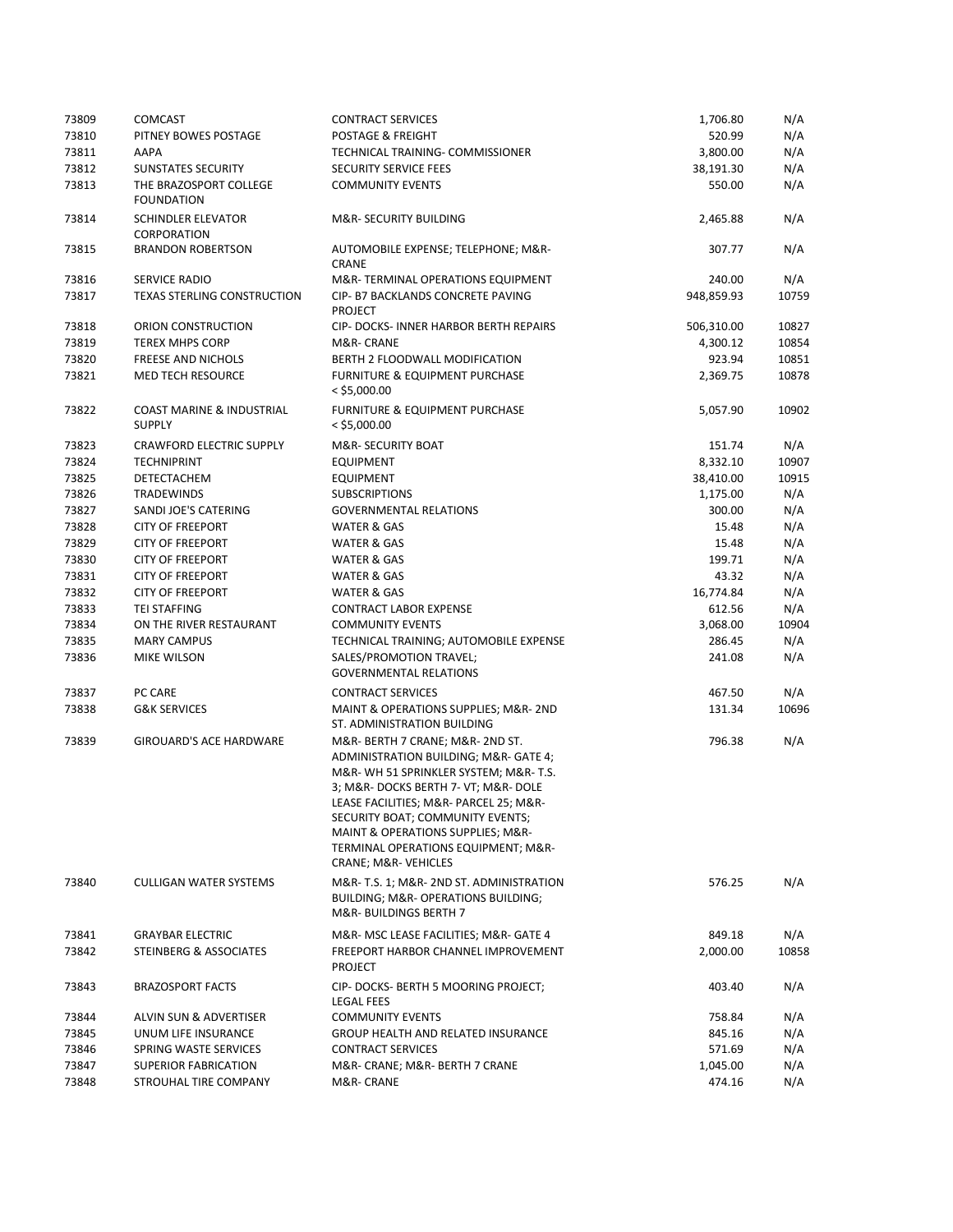| 73849 | <b>MYRON CORPORATION</b>                          | PROMOTIONAL ITEMS- COMMUNITY;<br>PROMOTIONAL ITEMS- COMMERCIAL                                                            | 632.26     | N/A   |
|-------|---------------------------------------------------|---------------------------------------------------------------------------------------------------------------------------|------------|-------|
| 73850 | <b>BRAZORIA COUNTY CLERKS OFFICE</b>              | OFFICE SUPPLIES                                                                                                           | 200.00     | N/A   |
| 73851 | THE BRAZORIA COUNTY NEWS                          | <b>COMMUNITY EVENTS</b>                                                                                                   | 756.00     | N/A   |
| 73852 | AT&T                                              | <b>TELEPHONE</b>                                                                                                          | 129.70     | N/A   |
| 73853 | AT&T                                              | <b>TELEPHONE</b>                                                                                                          | 100.93     | N/A   |
| 73854 | <b>COMCAST</b>                                    | <b>CONTRACT SERVICES</b>                                                                                                  | 149.76     | N/A   |
| 73855 | <b>COMCAST</b>                                    | <b>CONTRACT SERVICES</b>                                                                                                  | 214.22     | N/A   |
| 73856 | AT&T                                              | <b>TELEPHONE</b>                                                                                                          | 467.43     | N/A   |
| 73857 | THE LINCOLN NATIONAL LIFE                         | <b>GROUP HEALTH AND RELATED INSURANCE</b>                                                                                 | 658.75     | N/A   |
| 73858 | <b>TEXAS COMPTROLLER</b>                          | DUES & MEMBERSHIPS- ADMINISTRATION                                                                                        | 100.00     | N/A   |
| 73859 | AT&T                                              | <b>TELEPHONE</b>                                                                                                          | 449.54     | N/A   |
| 73860 | <b>GENTRY MOTOR PARTS</b>                         | MAINT & OPERATIONS SUPPLIES; M&R-<br><b>VEHICLES; M&amp;R- TERMINAL OPERATIONS</b><br>EQUIPMENT; M&R- BERTH 7 CRANE; M&R- | 2,090.31   | N/A   |
|       |                                                   | <b>OPERATIONS BUILDING</b>                                                                                                |            |       |
| 73861 | TRIPLE B SERVICES                                 | CIP- VELASCO TERMINAL                                                                                                     | 232,813.73 | 10735 |
| 73862 | AT&T                                              | <b>TELEPHONE</b>                                                                                                          | 277.68     | N/A   |
| 73863 | SHOPPA'S FARM SUPPLY                              | M&R-TERMINAL OPERATIONS EQUIPMENT<br><b>MAINT &amp; OPERATIONS SUPPLIES</b>                                               | 299.28     | N/A   |
| 73864 | AIRGAS USA                                        |                                                                                                                           | 44.80      | N/A   |
| 73865 | <b>BRUNO PUBLIC AFFAIRS</b>                       | <b>CONSULTANT FEES- OTHER</b>                                                                                             | 3,125.00   | 10824 |
| 73866 | <b>SUBURBAN PROPANE</b>                           | FUEL/OIL- GENERAL                                                                                                         | 427.82     | 10865 |
| 73867 | <b>HURT COMPANY</b>                               | FUEL/OIL- GENERAL; FUEL/OIL- CRANE                                                                                        | 3,850.79   | 10873 |
| 73868 | WILLIAM G. FOX                                    | SALES/PROMOTION TRAVEL                                                                                                    | 175.65     | N/A   |
| 73869 | <b>COMFORT SUITES</b>                             | FREEPORT HARBOR CHANNEL IMPROVEMENT<br><b>PROJECT</b>                                                                     | 307.34     | N/A   |
| 73870 | COMMUNITY FOUNDATION OF<br><b>BRAZORIA COUNTY</b> | <b>COMMUNITY DONATION</b>                                                                                                 | 600.00     | N/A   |
| 73871 | FMF INCORPORATED                                  | <b>CONTRACT LABOR EXPENSE</b>                                                                                             | 6,400.00   | 10895 |
| 73872 | PARADIGM CONSULTANTS                              | CIP- PARCEL 25 ASPHALT PAVING PROJECT                                                                                     | 1,554.50   | 10842 |
| 73873 | MIMECAST NORTH AMERICA                            | <b>CONTRACT SERVICES</b>                                                                                                  | 155.75     | N/A   |
| 73874 | APPLE, INC.                                       | FURNITURE & EQUIPMENT PURCHASE<br>$<$ \$5,000.00                                                                          | 6,228.00   | 10900 |
| 73875 | VICKI L. SMITH                                    | <b>FLEXIBLE SPENDING EMPLOYEE</b><br>REIMBURSEMENT                                                                        | 70.00      | N/A   |
| 73876 | CRAIN, CATON & JAMES                              | LEGAL FEES                                                                                                                | 7,509.00   | N/A   |
| 73877 | <b>MAURO &amp; CORDOBA</b>                        | <b>LEGAL FEES</b>                                                                                                         | 1,774.50   | N/A   |
| 73878 | <b>MAURO &amp; CORDOBA</b>                        | <b>LEGAL FEES</b>                                                                                                         |            | N/A   |
|       |                                                   |                                                                                                                           | 4,161.00   |       |
| 73879 | MAURO & CORDOBA                                   | <b>LEGAL FEES</b>                                                                                                         | 2,875.00   | N/A   |
| 73880 | <b>MAURO &amp; CORDOBA</b>                        | <b>LEGAL FEES</b>                                                                                                         | 67.50      | N/A   |
| 73881 | <b>MAURO &amp; CORDOBA</b>                        | <b>LEGAL FEES</b>                                                                                                         | 360.00     | N/A   |
| 73882 | <b>MAURO &amp; CORDOBA</b>                        | <b>LEGAL FEES</b>                                                                                                         | 41.00      | N/A   |
| 73883 | LISA RILEY                                        | <b>COMMUNITY EVENTS</b>                                                                                                   | 11.50      | N/A   |
| 73884 | <b>CITY OF FREEPORT</b>                           | <b>LEASE EXPENSE</b>                                                                                                      | 10,000.00  | N/A   |
| 73885 | TEI STAFFING                                      | <b>CONTRACT LABOR EXPENSE</b>                                                                                             | 659.68     | N/A   |
| 73886 | PETTY CASH                                        | OFFICE SUPPLIES- POSTAGE & FREIGHT; M&R-<br>VEHICLES; M&R- T.S. 1                                                         | 434.75     | N/A   |
| 73887 | <b>GULFTEX VENDING</b>                            | OFFICE SUPPLIES                                                                                                           | 67.25      | N/A   |
| 73888 | <b>FEDEX</b>                                      | <b>COMMUNITY EVENTS</b>                                                                                                   | 15.84      | N/A   |
| 73889 | DONNIE JOE EVANS                                  | SALES/PROMOTION TRAVEL                                                                                                    | 55.75      | N/A   |
| 73890 | <b>GULF COAST PAPER COMPANY</b>                   | <b>OFFICE SUPPLIES</b>                                                                                                    | 389.53     | N/A   |
| 73891 | <b>G&amp;K SERVICES</b>                           | <b>MAINT &amp; OPERATIONS SUPPLIES; OFFICE</b><br><b>SUPPLIES</b>                                                         | 310.03     | 10696 |
| 73892 | <b>TEXAS ASSOCIATION OF COUNTIES</b>              | PREPAID INSURANCE                                                                                                         | 6,012.00   | N/A   |
| 73893 | <b>CORNETT PUBLISHING</b>                         | ADVERTISING- INDUSTRY                                                                                                     | 5,100.00   | 10892 |
| 73894 | <b>BRIGGS EQUIPMENT</b>                           | M&R-TERMINAL OPERATIONS EQUIPMENT                                                                                         | 595.51     | N/A   |
| 73895 | ECONOMIC DEVELOPMENT<br><b>ALLIANCE</b>           | COMMUNITY EVENTS- COMMISSIONER                                                                                            | 150.00     | N/A   |
| 73896 | <b>EVCO INDUSTRIAL</b>                            | MAINT & OPERATIONS SUPPLIES; M&R-<br>CRANE                                                                                | 56.47      |       |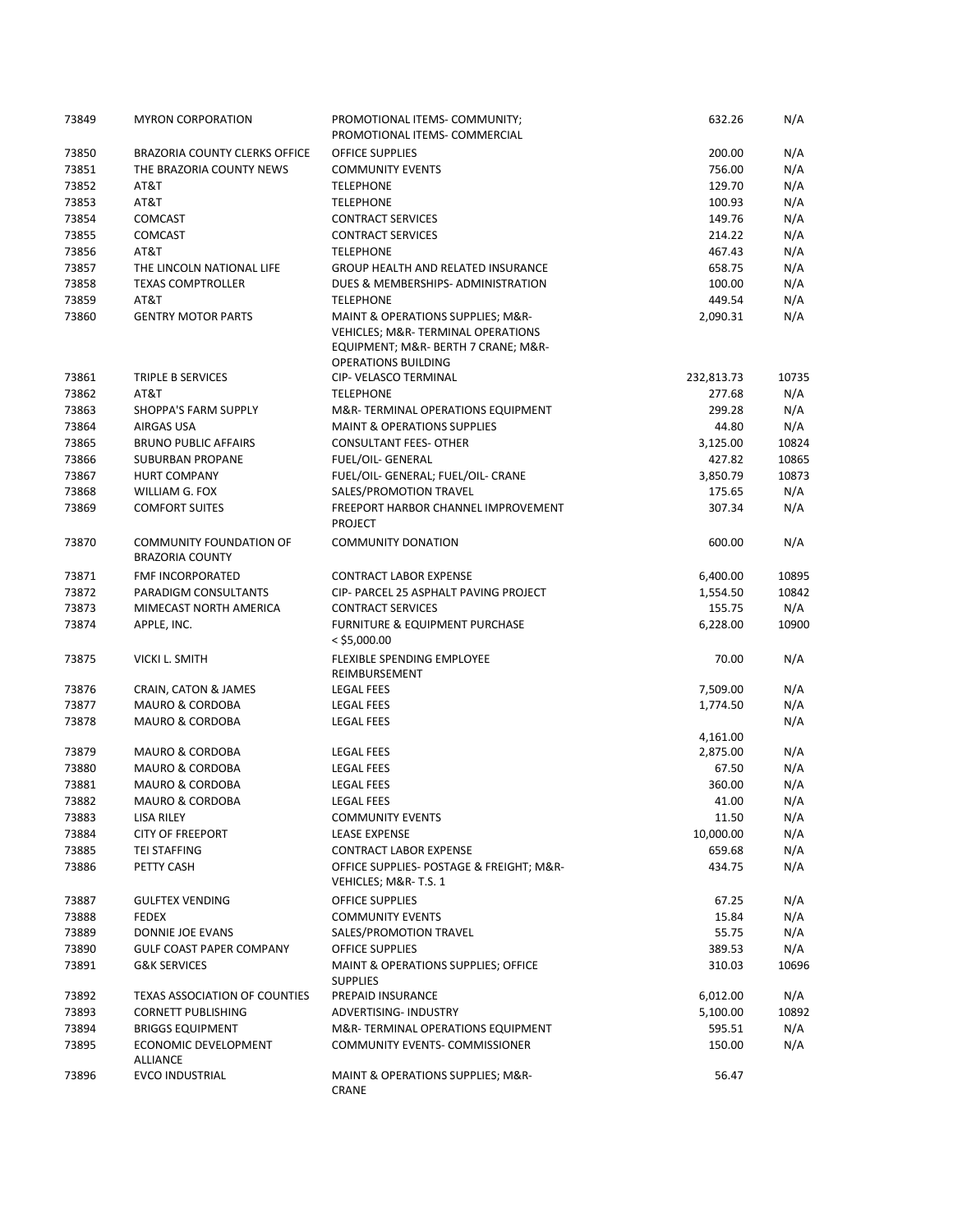| 73897 | C.F. MCDONALD ELECTRIC                                | CIP- OTHER- ELECTRICAL DISTRIBUTION<br>PROJECT                                                                                                    | 67,050.00  | 10773 |
|-------|-------------------------------------------------------|---------------------------------------------------------------------------------------------------------------------------------------------------|------------|-------|
| 73898 | <b>OZARKA</b>                                         | <b>OFFICE SUPPLIES</b>                                                                                                                            | 297.86     | N/A   |
| 73899 | <b>ASSURANT EMPLOYEE BENEFITS</b>                     | GROUP HEALTH AND RELATED INSURANCE                                                                                                                | 3,058.45   | N/A   |
| 73900 | <b>INTEGRATED ARCHITECTURE &amp;</b><br><b>DESIGN</b> | <b>CIP- NEW ADMINISTRATION BUILDING</b>                                                                                                           | 2,311.35   | 10605 |
| 73901 | <b>BEN WESTERLIN</b>                                  | AUTOMOBILE EXPENSE; TELEPHONE                                                                                                                     | 354.45     | N/A   |
| 73902 | <b>SUN LIFE &amp; HEALTH INSURANCE</b>                | <b>GROUP HEALTH AND RELATED INSURANCE</b>                                                                                                         | 1,014.13   | N/A   |
| 73903 | SOUTHEAST TX POLICE CHIEFS                            | <b>TECHNICAL TRAINING</b>                                                                                                                         | 200.00     | N/A   |
| 73904 | AAA ASPHALT PAVING                                    | CIP- PARCEL 25 ASPHALT PAVING PROJECT                                                                                                             | 917,042.94 | 10826 |
| 73905 | <b>RELIANT</b>                                        | <b>ELECTRICITY</b>                                                                                                                                | 6,477.82   | N/A   |
| 73906 | <b>BLUECROSS BLUESHIELD OF TEXAS</b>                  | <b>GROUP HEALTH AND RELATED INSURANCE</b>                                                                                                         | 36,972.96  | N/A   |
| 73907 | <b>GLENN CARLSON</b>                                  | <b>TELEPHONE</b>                                                                                                                                  | 273.50     | N/A   |
| 73908 | PEARLAND CHAMBER OF<br><b>COMMERCE</b>                | DUES & MEMBERSHIPS- ADMINISTRATION                                                                                                                | 475.00     | N/A   |
| 73909 | <b>SUNSTATES SECURITY</b>                             | SECURITY SERVICE FEES                                                                                                                             | 18,453.94  | N/A   |
| 73910 | <b>KELLY'S CONTRACTING</b>                            | M&R- SECURITY BOAT                                                                                                                                | 9,500.00   | 10890 |
| 73911 | <b>STERLING STRUCTURES</b>                            | CIP- NEW ADMINISTRATION BUILDING                                                                                                                  | 161,251.32 | 10837 |
| 73912 | <b>FREESE AND NICHOLS</b>                             | CIP- PARCEL 14 RAIL DEMOLITION PROJECT:                                                                                                           | 90,835.84  | 10847 |
|       |                                                       | CIP- PARCEL 14 PHASE III- ASPHALT PAVING<br>PROJECT; CIP- PARCEL 19 PHASE II- ASPHALT<br>PAVING PROJECT                                           |            |       |
| 73913 | HDR, INC.                                             | <b>BERTH 2 FLOODWALL MODIFICATION</b>                                                                                                             | 34,220.55  | 10852 |
| 73914 | K.R. ADAMS                                            | <b>CONSULTANT FEES- OTHER</b>                                                                                                                     | 2,000.00   | 10897 |
| 73915 | <b>DIANA KILE</b>                                     | COMMUNITY EVENTS; GOVERNMENTAL<br><b>RELATIONS</b>                                                                                                | 920.17     | N/A   |
| 73916 | <b>REBECCA RYDER</b>                                  | <b>COMMUNITY EVENTS</b>                                                                                                                           | 300.00     | N/A   |
| 73917 | <b>WELLS FARGO</b>                                    | SALES/PROMOTION TRAVEL;<br><b>GOVERNMENTAL RELATIONS; TECHNICAL</b><br>TRAINING; OFFICE SUPPLIES; FURNITURE &<br>EQUIPMENT PURCHASE < \$5,000.00; | 3,692.01   | N/A   |
|       |                                                       | SUBSCRIPTIONS; M&R- GATE 8- GUARD<br><b>BUILDING; M&amp;R- GATE 4</b>                                                                             |            |       |
| 50441 | RAVI K. SINGHANIA                                     | <b>COMMISSION FEES- JUNE 2015</b>                                                                                                                 | 665.00     | N/A   |
| 50442 | <b>BILL J. TERRY</b>                                  | <b>COMMISSION FEES- JUNE 2015</b>                                                                                                                 | 865.00     | N/A   |
| 50443 | PAUL A. KRESTA                                        | <b>COMMISSION FEES- JUNE 2015</b>                                                                                                                 | 895.00     | N/A   |
| 50444 | <b>JOHN HOSS</b>                                      | <b>COMMISSION FEES-JUNE 2015</b>                                                                                                                  | 920.00     | N/A   |
| 50445 | <b>SHANE PIRTLE</b>                                   | <b>COMMISSION FEES- JUNE 2015</b>                                                                                                                 | 865.00     | N/A   |

## PORT FREEPORT OPERATIONS ACCOUNT EXPENDITURES

|       |    |     |         |        | Purchase |
|-------|----|-----|---------|--------|----------|
| Check |    |     |         |        | Order    |
| No.   | To | For | Account | Amount | Number   |
| N/A   |    |     |         |        |          |

## PORT FREEPORT WIRE TRANSFERS

|          |                                                    |                                                              |                                                               |            | Purchase  |
|----------|----------------------------------------------------|--------------------------------------------------------------|---------------------------------------------------------------|------------|-----------|
| Document |                                                    |                                                              |                                                               |            | Order     |
| No.      | To                                                 | For                                                          | Account                                                       | Amount     | Number    |
| 5035     | <b>MASS MUTUAL RETIREMENT</b>                      | TRANSFER OF EMPLOYEE 457 PLAN<br><b>CONTRIBUTIONS</b>        | <b>TEXAS GULF</b><br>BANK<br>PAYROLL<br><b>ACCOUNT</b>        | 10,746.88  | <b>NA</b> |
| 5036     | <b>MASS MUTUAL RETIREMENT</b>                      | TRANSFER OF EMPLOYEE RETIREMENT PLAN<br><b>LOAN PAYMENTS</b> | <b>TEXAS GULF</b><br><b>BANK</b><br>PAYROLL<br><b>ACCOUNT</b> | 3.254.45   | <b>NA</b> |
| 5037     | <b>TEXPOOL CAPITAL NOTE DEBT</b><br><b>SERVICE</b> | TRANSFER TO CAPITAL LEASE FOR DEBT<br><b>SERVICE</b>         | <b>TEXPOOL</b><br><b>PORT</b>                                 | 132.911.70 | <b>NA</b> |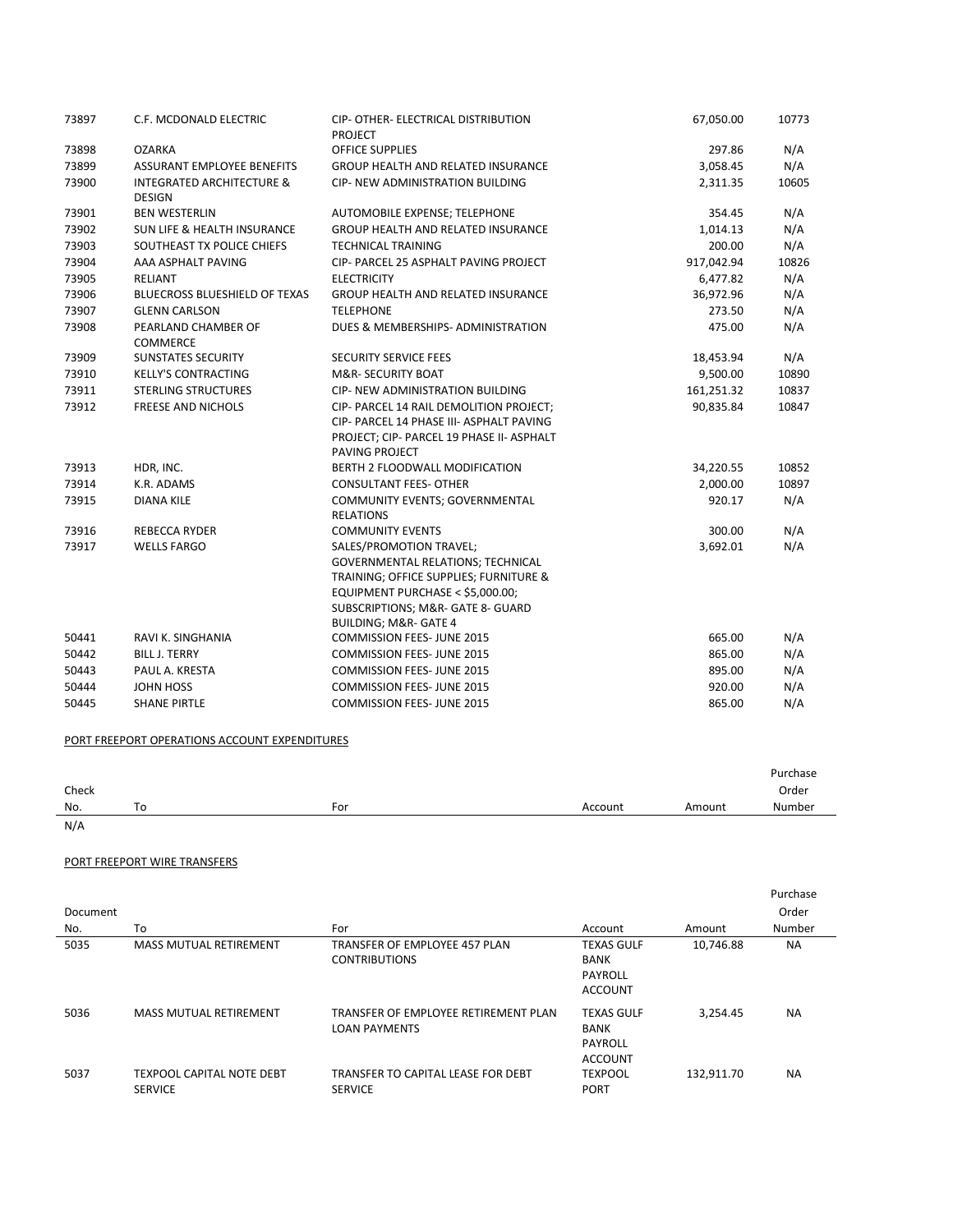|      |                                                   |                                                              | <b>OPERATIONS</b><br><b>ACCOUNT</b>                                          |              |           |
|------|---------------------------------------------------|--------------------------------------------------------------|------------------------------------------------------------------------------|--------------|-----------|
| 5038 | TEXPOOL I&S - 2006 SERIES                         | <b>TRANSFER TO I&amp;S</b>                                   | <b>TEXAS GULF</b><br><b>BANK PORT</b><br><b>OPERATIONS</b><br><b>ACCOUNT</b> | 8,531.90     | NA        |
| 5039 | TEXPOOL 2013A SERIES DEBT<br><b>SERVICE</b>       | TRANSFER TO 2013A SENIOR LIEN DEBT<br><b>SERVICE FUND</b>    | <b>TEXAS GULF</b><br><b>BANK PORT</b><br><b>OPERATIONS</b><br><b>ACCOUNT</b> | 231,926.00   | <b>NA</b> |
| 5040 | TEXAS GULF BANK ACCOUNTS<br>PAYABLE               | TRANSFER FOR ACCOUNTS PAYABLE                                | <b>TEXAS GULF</b><br><b>BANK PORT</b><br><b>OPERATIONS</b><br><b>ACCOUNT</b> | 304,150.64   | NA        |
| 5041 | <b>TEXAS GULF BANK PAYROLL</b><br><b>ACCOUNT</b>  | TRANSFER FOR PAYROLL 5/14/2015                               | <b>TEXAS GULF</b><br><b>BANK PORT</b><br><b>OPERATIONS</b><br><b>ACCOUNT</b> | 112,900.35   | <b>NA</b> |
| 5042 | <b>TEXAS GULF BANK ACCOUNTS</b><br>PAYABLE        | <b>TEXAS GULF BANK PORT OPERATIONS</b><br><b>ACCOUNT</b>     | <b>TEXPOOL</b><br><b>PORT</b><br><b>OPERATIONS</b><br><b>ACCOUNT</b>         | 1,800,000.00 |           |
| 5043 | <b>TEXAS GULF BANK ACCOUNTS</b><br><b>PAYABLE</b> | <b>TRANSFER FOR ACCOUNTS PAYABLE</b>                         | <b>TEXAS GULF</b><br><b>BANK PORT</b><br><b>OPERATIONS</b><br><b>ACCOUNT</b> | 1,721,124.08 | ΝA        |
| 5045 | <b>TEXAS GULF BANK ACCOUNTS</b><br>PAYABLE        | TRANSFER FOR ACCOUNTS PAYABLE                                | <b>TEXAS GULF</b><br><b>BANK PORT</b><br><b>OPERATIONS</b><br><b>ACCOUNT</b> | 296,895.06   | <b>NA</b> |
| 5046 | <b>TEXAS GULF BANK ACCOUNTS</b><br>PAYABLE        | TRANSFER FOR ACCOUNTS PAYABLE                                | <b>TEXAS GULF</b><br><b>BANK PORT</b><br><b>OPERATIONS</b><br><b>ACCOUNT</b> | 16,869.50    | <b>NA</b> |
| 5047 | <b>TEXAS GULF BANK PAYROLL</b><br><b>ACCOUNT</b>  | TRANSFER FOR PAYROLL 5/28/2015                               | <b>TEXAS GULF</b><br><b>BANK PORT</b><br><b>OPERATIONS</b><br><b>ACCOUNT</b> | 119,759.51   | <b>NA</b> |
| 5048 | <b>MASS MUTUAL RETIREMENT</b>                     | TRANSFER OF EMPLOYEE 457 PLAN<br><b>CONTRIBUTIONS</b>        | <b>TEXAS GULF</b><br><b>BANK</b><br>PAYROLL<br><b>ACCOUNT</b>                | 7,207.19     | <b>NA</b> |
| 5049 | MASS MUTUAL RETIREMENT                            | TRANSFER OF EMPLOYEE RETIREMENT PLAN<br><b>LOAN PAYMENTS</b> | <b>TEXAS GULF</b><br><b>BANK</b><br>PAYROLL<br>ACCOUNT                       | 2,145.81     | NA        |
| 5050 | <b>BANK OF AMERICA</b>                            | SENIOR LIEN REVENUE NOTE 2013B DEBT<br>SERVICE PAYMENT       | <b>TEXAS GULF</b><br><b>BANK PORT</b><br><b>OPERATIONS</b><br><b>ACCOUNT</b> | 4,359.77     | NA        |
| 5051 | <b>BANK OF AMERICA</b>                            | 2013A SERIES DEBT SERVICE PAYMENT                            | <b>TEXPOOL</b><br>2013A BOND<br>PAYMENT                                      | 2,301,558.00 | NA        |
| 5052 | <b>TEXAS GULF BANK PORT</b><br>OPERATIONS ACCOUNT | TRANSFER FOR ACCOUNTS PAYABLE                                | <b>TEXPOOL</b><br><b>PORT</b><br><b>OPERATIONS</b><br><b>ACCOUNT</b>         | 1,500,000.00 | NA        |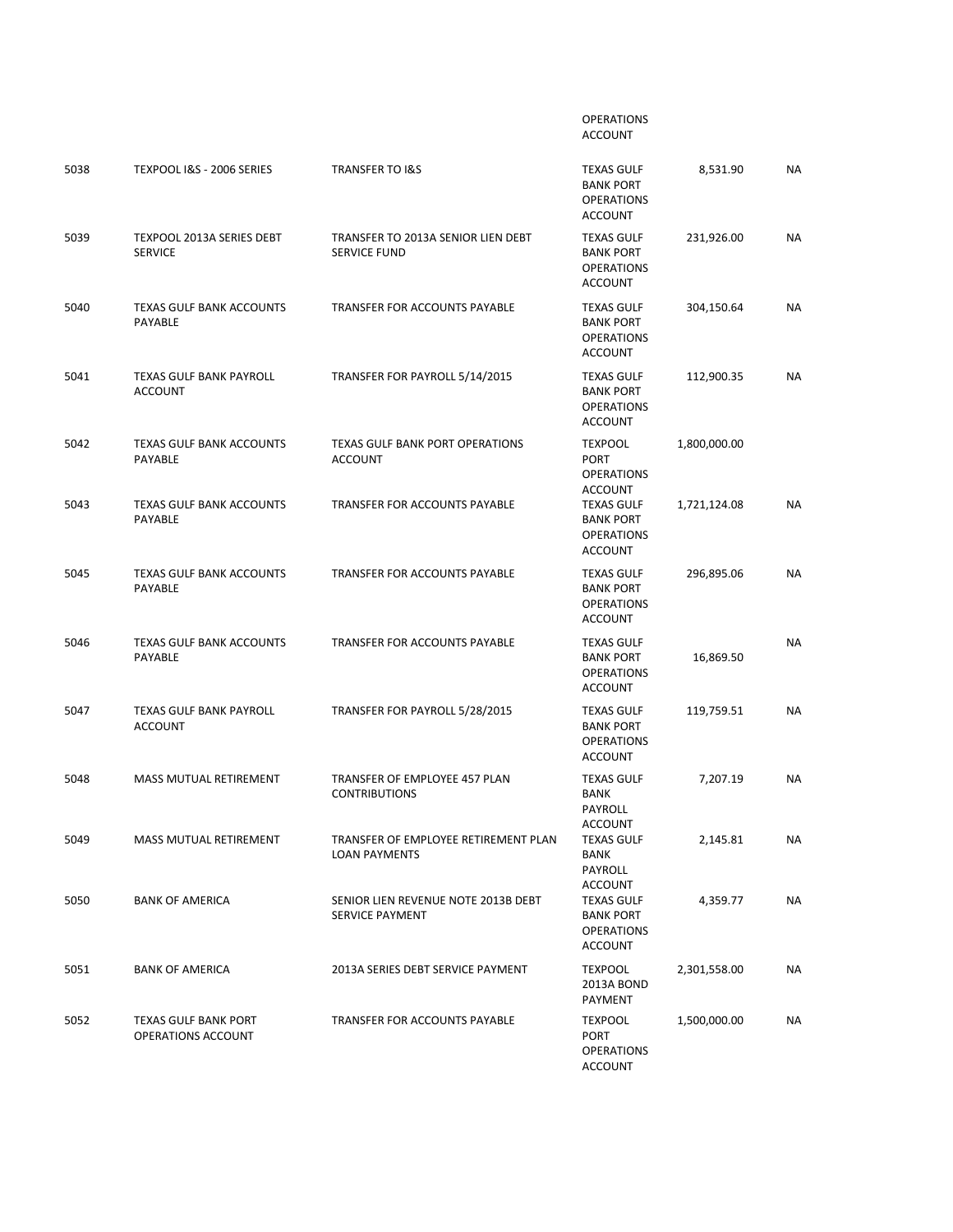| 5053             | <b>TEXAS GULF BANK ACCOUNTS</b><br>PAYABLE | TRANSFER FOR ACCOUNTS PAYABLE | <b>TEXAS GULF</b><br><b>BANK PORT</b><br><b>OPERATIONS</b><br><b>ACCOUNT</b> | 1,376,857.09 | <b>NA</b> |  |  |  |
|------------------|--------------------------------------------|-------------------------------|------------------------------------------------------------------------------|--------------|-----------|--|--|--|
|                  | PORT FREEPORT PAYROLL ACCOUNT EXPENDITURES |                               |                                                                              |              |           |  |  |  |
|                  |                                            |                               |                                                                              |              | Purchase  |  |  |  |
|                  |                                            |                               |                                                                              |              | Order     |  |  |  |
| Description/Date |                                            |                               |                                                                              | Amount       | Number    |  |  |  |
|                  |                                            |                               |                                                                              |              |           |  |  |  |
| <b>ADP</b>       | 5/14/2015                                  |                               |                                                                              | 108,241.30   | N/A       |  |  |  |
| ADP              | 5/28/2015                                  |                               |                                                                              | 115,065.56   | N/A       |  |  |  |

A motion was made by Commissioner Terry to approve the disbursements. The motion was seconded by Commissioner Kresta with all Commissioners present voting in favor of the motion.

- 6. Reports from Executive Staff & Commissioners:
	- A. Receive report from Executive Port Director/CEO on activities and matters related to administrative affairs. Port tenant updates, USCOE, rail issues, AAPA Committees, leases, contracts, upcoming Port and civic events and other related administrative affairs.

Mr. Carlson highlighted items from his written report stating that the GRR was finally signed by Asst. Secretary Darcy and has included a list of objectives for the study in his report. A kick-off reception will be held Monday with Hoegh celebrating the first load. The AAPA Annual Convention is scheduled for November 2-4 in Miami. He also stated that comments from GM and Chrysler's visit last week are noted in the report. BG Hill's visit was postponed due to Tropical Storm Bill however, Colonel Pannell and staff did meet with Port staff to discuss current issues and how to proceed with the GRR. A tentative trip is planned to Washington, DC in July.

B. Receive report from Chief Financial Officer on monthly activity and matters related to financial results, investments, insurance, leases, real property matters and other related administrative affairs.

Ms. Campus gave a brief overview of the monthly financial report included in BoardPaq. The Chairman has asked budget workshops be schedule through the Finance Committee with the review done in sections instead of all at once. Commissioner Hoss inquired as to the timing of the workshops. Ms. Campus stated that a schedule will be put together and sent out very soon.

C. Receive report from Director of Engineering on activities and matters related to Freeport Harbor Federal Channel, capital projects and other projects, Hydrographic Report and other related facility engineering matters.

In addition to his report, Mr. Hull shared pictures of ongoing projects which included pavement of Turning Basin Road, Berth 7 Backland Paving as well as the new Administration Building slab and one of the casting beds that will be used for the tilt wall panels. He also reported that the Corps will award contract to Manson Construction the first week of July on the maintenance dredging for the entrance of Jetty channel. Commissioner Singhania inquired about the Corps comments related to the FHCIP GRR. Mr. Hull stated that if the Port were to do any dredging for Berths 8 and 9, we will have to enter into a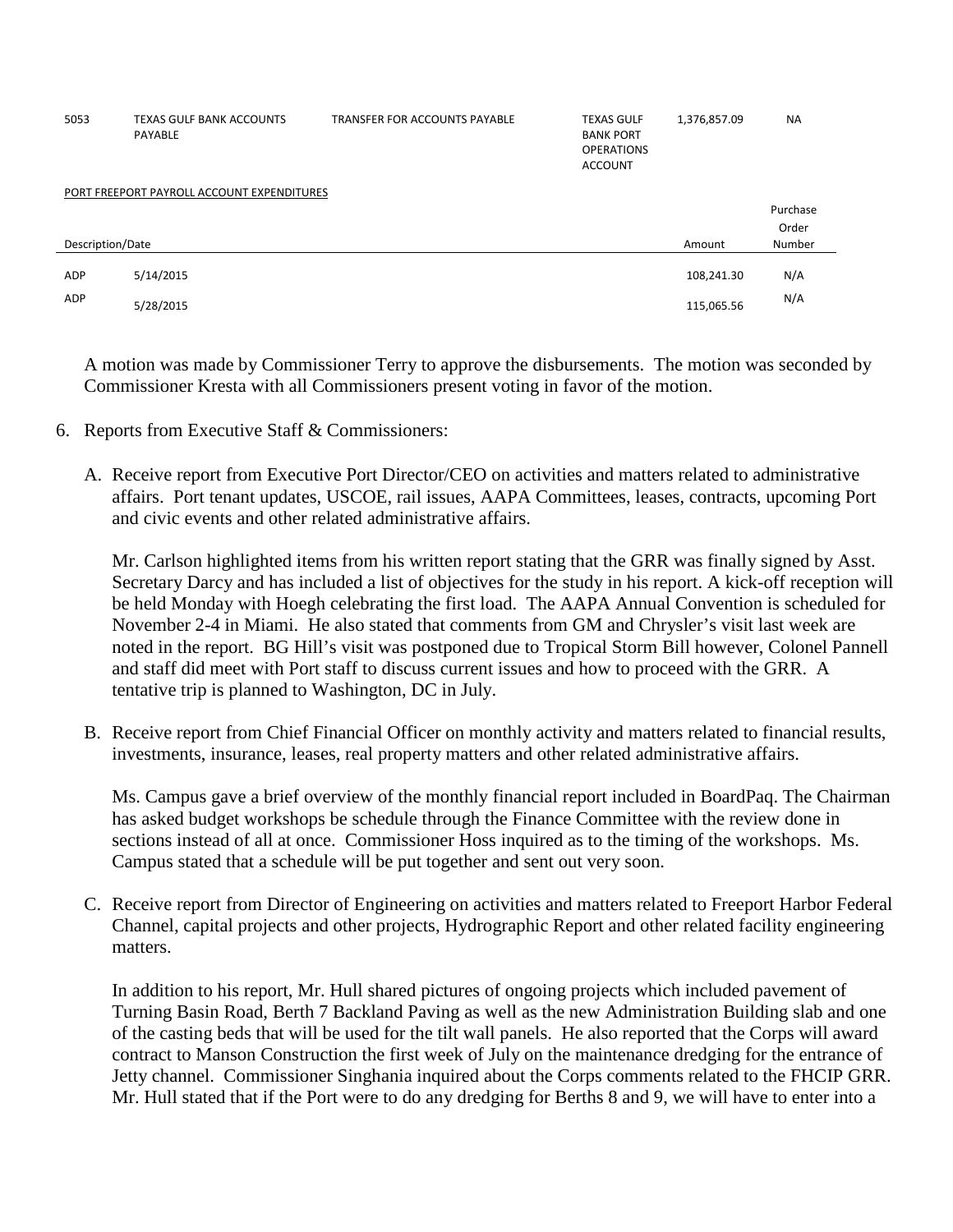Section 204 agreement before dredging begins so when the Corps assumes maintenance of that piece, it will be in perpetuity.

D. Receive report from Director of Operations on activities and matters related to operations, vessel activity, tonnage and other related port operation matters.

Mr. Durel reported that the Port was secured for Tropical Storm Bill as if it would intensify which included replacing the removal panels on the floodwall and securing the gantry cranes. He has been working with Phillips 66 on the modifications of their docks and the setting of their pipe bridges which will involve closure of the ship channel for the positioning of the bridges. He also shared pictures of the first cars Hoegh brought in.

E. Receive report from Director of Protective Services on matters related to safety meetings/injury report, security meetings, EMS update and other related safety, security and environmental matters.

In addition to his written report, Mr. Hogan stated that the explosive detection equipment is in and were trained on it this week. The VOIP phone upgrade is completed with desktop software being installed next week. He also reported that Harbor Safety team has completed port tours of Texas coast. A meeting will be held next week to begin discussing possible recommendations going forward and will be ready to present to committee July 23rd. Commissioner Singhania stated that since the activity of security and safety area is increasing, he is appointing a new Security/Safety Committee with Commissioner Hoss leading as Chairman and Commissioners Pirtle and Kresta also serving on the committee.

F. Receive report from Director of Economic Development on activities and matters related to industry meetings and Port presentations, Port events, and other related trade development or community relation matters.

Mr. Wilson updated the Board on the Alstrom/Mammoet modules scheduled to arrive late this summer as well as the BASF/Mammoet modules which are expected to arrive in July. He also reported that CP Chem Heavy-Lift Corridor has passed the Senate and will move to the Governor's office for signature. This is expected to take effect September 1<sup>st</sup>. He added that CP Chem will also have to wait for the rest of the process to occur which he has outlined in his report.

G. Receive report from Director of Business Development on activities and matters related to sales reports, advertising and web activity, Foreign-Trade Zone and other related ocean transportation related matters.

Mr. Fox has submitted a written report in his absence.

H. Receive report Director of External/Governmental Affairs on activities ad matters related to federal, state and local governmental affairs, Port tenant updates, USCOE, rail issues, HGAC/TPC, Committees, upcoming Port and civic events and other related governmental affairs.

Ms. Kile reported meeting with Representative Bonnen and his staff, TxDOT and continues to work closely with the Corps on ongoing projects. Ms. Kile also introduced the Port's new receptionist, Ms. Callie Colston.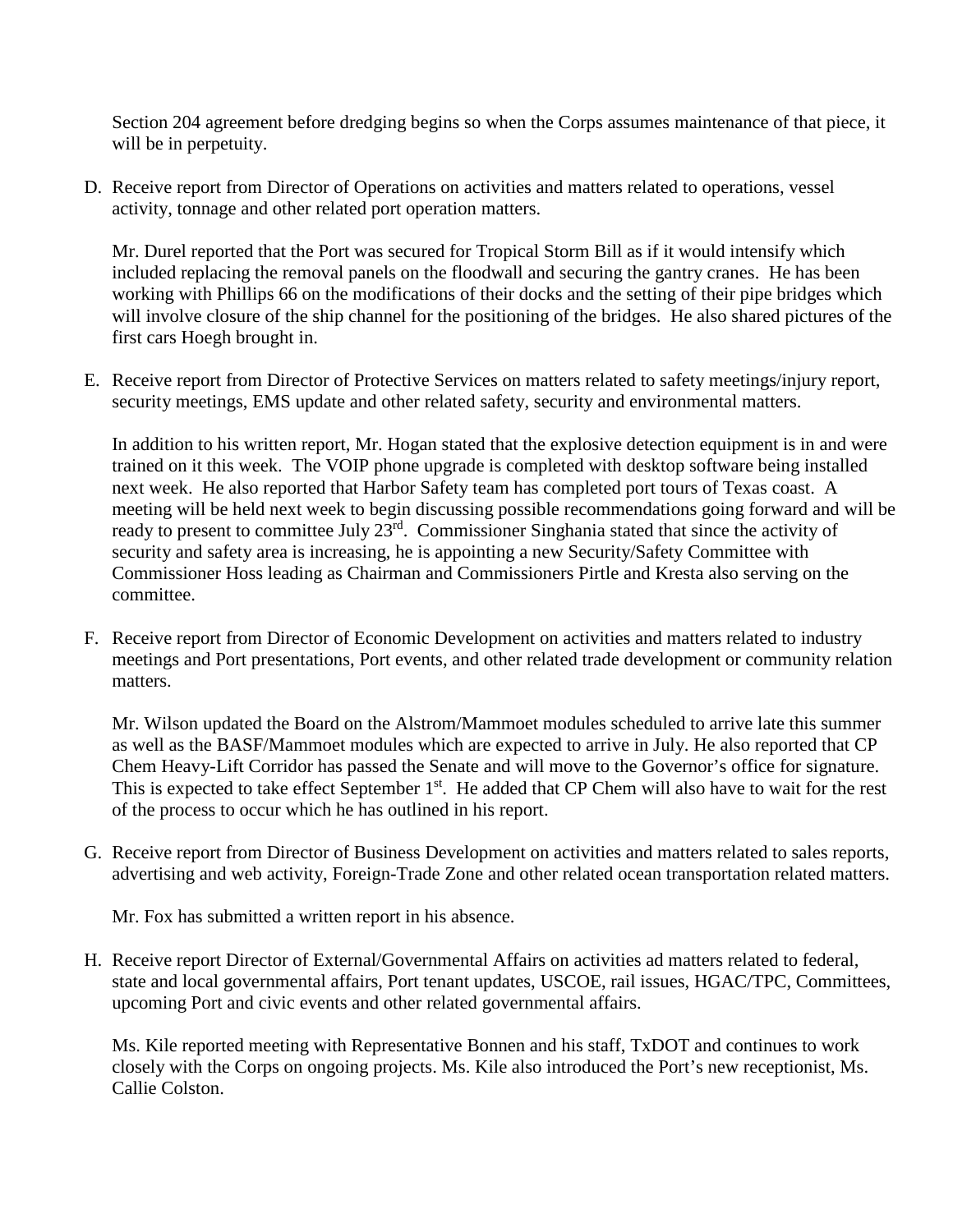I. Receive report from Commissioners on matters related to meetings and conferences attended, Port presentations and other related Port Commission matters.

Commissioners Hoss, Terry and Singhania reported on their trip to Halifax for the AAPA Commissioners Seminar.

7. Receive comments from the Public.

There were no comments.

8. Adoption of a resolution approving the acceptance of the Port's portion of proceeds received from high bidders on delinquent tax property held in trust by Brazoria County, Texas and authorizing the Chairman to join in conveyance to high bidders.

A motion was made by Commissioner Kresta to approve the resolution. The motion was seconded by Commissioner Terry with all Commissioners present voting in favor of the motion.

9. Approval of award of contract for Port Property insurance.

Ms. Campus presented the recommendation of staff and advisors with McGriff, Seibels & Williams to renew the Port's liability insurance program with the London group at a rate of \$73,202 which is a savings of \$45,816. Also expiring July 1<sup>st</sup> is the public official's liability insurance which came in with a 3% increase at \$36,514 and covers all employees. It is staff's recommendation to approve this renewal as well.

A motion was made by Commissioner Hoss to approve the contract as presented with a request that staff research separate coverage/policies for employees and commissioners. The motion was seconded by Commissioner Terry with all Commissioners present voting in favor of the motion.

10. Approval of a Professional Services Agreement for the Customs and Border Protection Build-Out at the Emergency Operations Building (EOC).

Mr. Hull explained that the PSA is for the build-out of approximately 3,000 sq. of office space on the first floor of the EOC Building. It is his recommendation and that of the Capital Planning Committee to recommend approval of the agreement to PBK, Inc. in the amount not to exceed \$79,591.

A motion was made by Commissioner Kresta to approve the agreement with a request that staff check the occupation status of building under the FEMA grant. The motion was seconded by Commissioner Santos with all Commissioners present voting in favor of the motion.

11. Discussion regarding membership and guidelines for the Krewe of Port Freeport.

Commissioner Singhania explained the proposed membership/guidelines for the Krewe asking each Commissioner and staff to nominate 3 members for the Krewe with each member serving a two-year term beginning August 2015. Meetings are proposed to be held the first Thursday of every quarter. After some